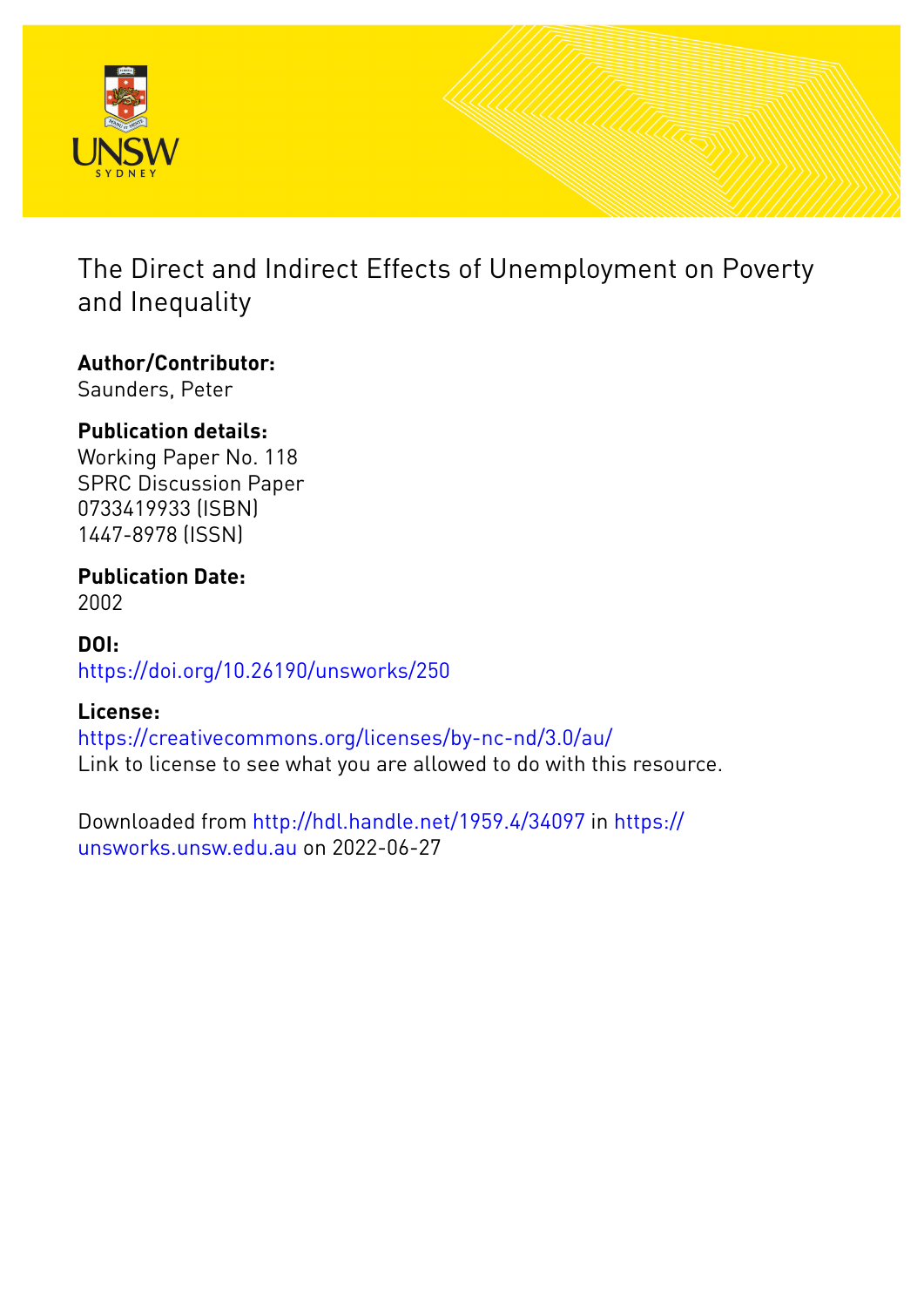

# **The Direct and Indirect Effects of Unemployment on Poverty and Inequality**

**By Peter Saunders SPRC Discussion Paper No. 118**  *December 2002*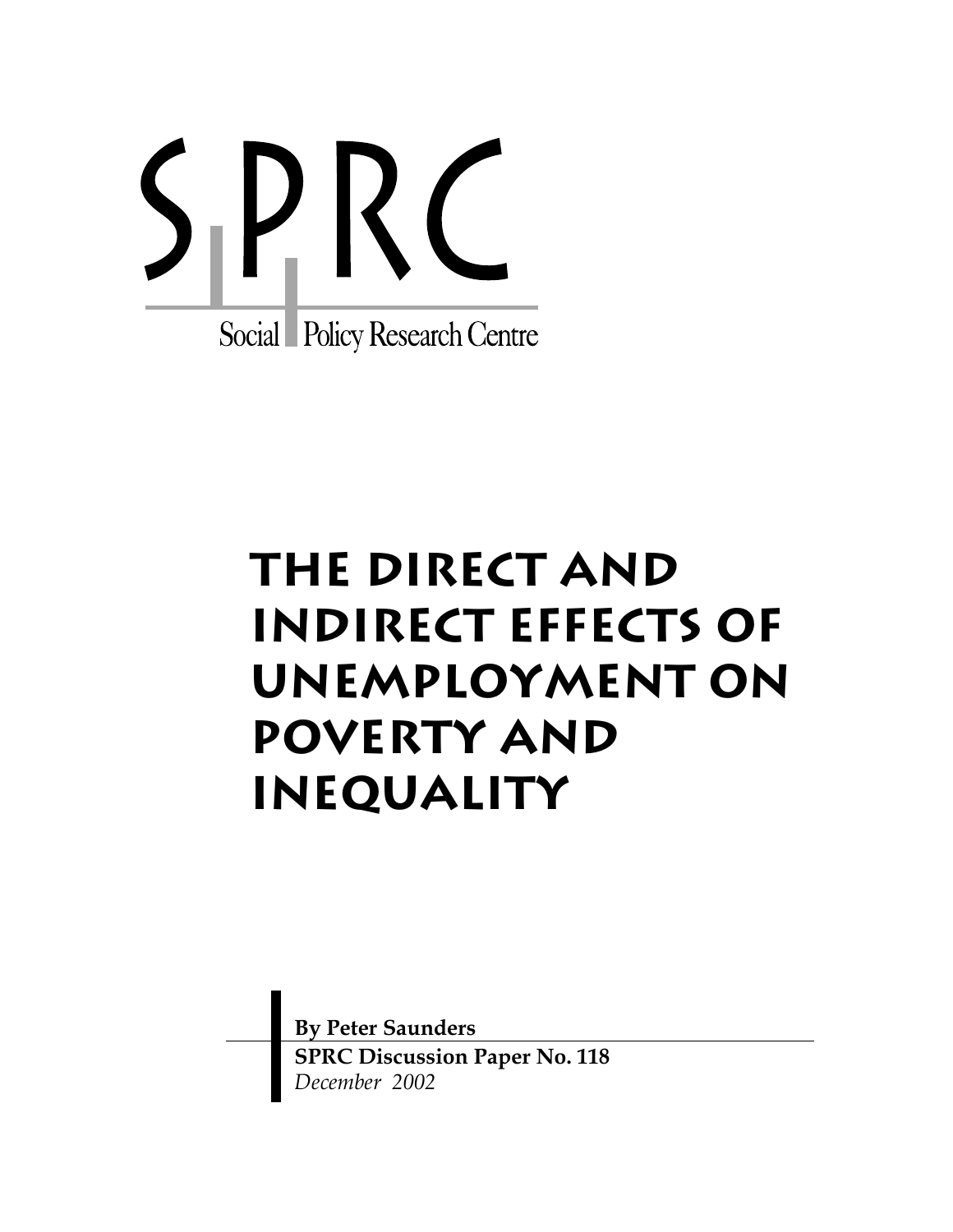Published by The Social Policy Research Centre University of New South Wales Sydney NSW 2052 Australia © SPRC 2002

ISSN: 1447-8978 ISBN: 0 7334 1993 3

Social Policy Research Centre Discussion Papers are a means of publishing selected results from the Centre's research, work commissioned by the Centre or research by visitors to the Centre, for discussion and comment in the research community and/or welfare sector before more formal publication. As with all the Centre's publications, the views expressed in this discussion paper do not reflect any official position on behalf of the Centre. This publication may be downloaded for use in private study, research, criticism and review. The publication is copyright, and may not be reproduced in any form without the prior permission of the author.

Sheila Shaver, Jenny Chalmers and Saba Waseem Editors

About the Author: Professor Peter Saunders is the Director of the Social Policy Research Centre. Correspondence to: Peter Saunders: p.saunders@unsw.edu.au or post to the above address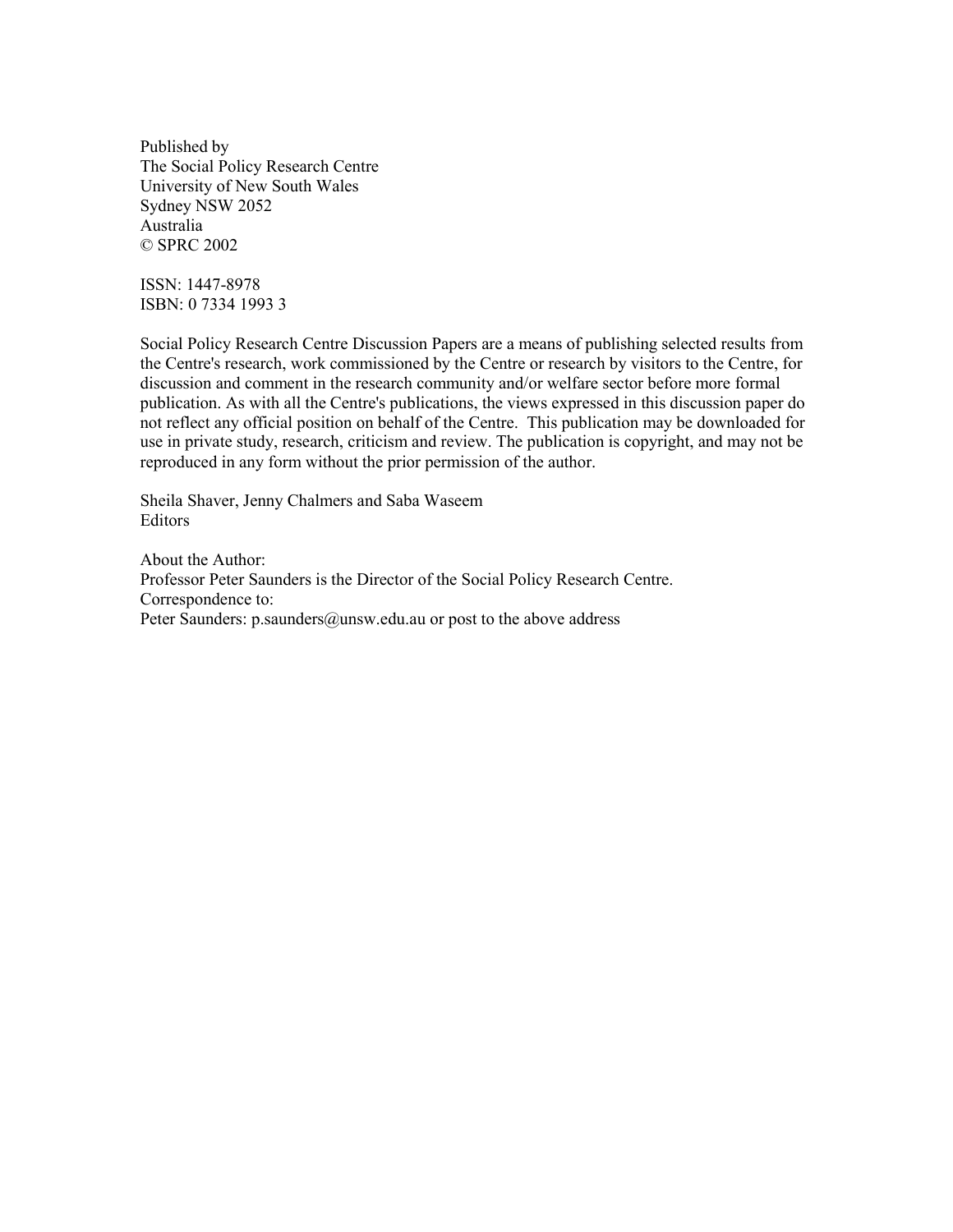#### Abstract

High and persistent unemployment has presented a major challenge for the welfare state from two directions. First, it has eroded the funding base and second, it has increased the demands on welfare programs because of the consequences for poverty and inequality resulting from high unemployment. This paper explores these latter effects using a range of national and international evidence. It is argued that the effects, while generally presumed to exist, are complicated by the ways in which poverty and inequality are measured (on the basis of the economic status of families) and the growth in dual-earner families that has weakened the link between the economic status of families and individual family members. Despite this, there is strong evidence that unemployment increases the risk of poverty and contributes to inequality, and that it also gives rise to a series of debilitating social effects on unemployed people themselves, their families and the communities in which they live. This suggests a need for welfare reform to give emphasis to employment generation, but this should not be the only outcome by which the welfare system should be judged. The provision of an adequate and secure safety net that does not unduly distort incentive structures is also an important welfare objective.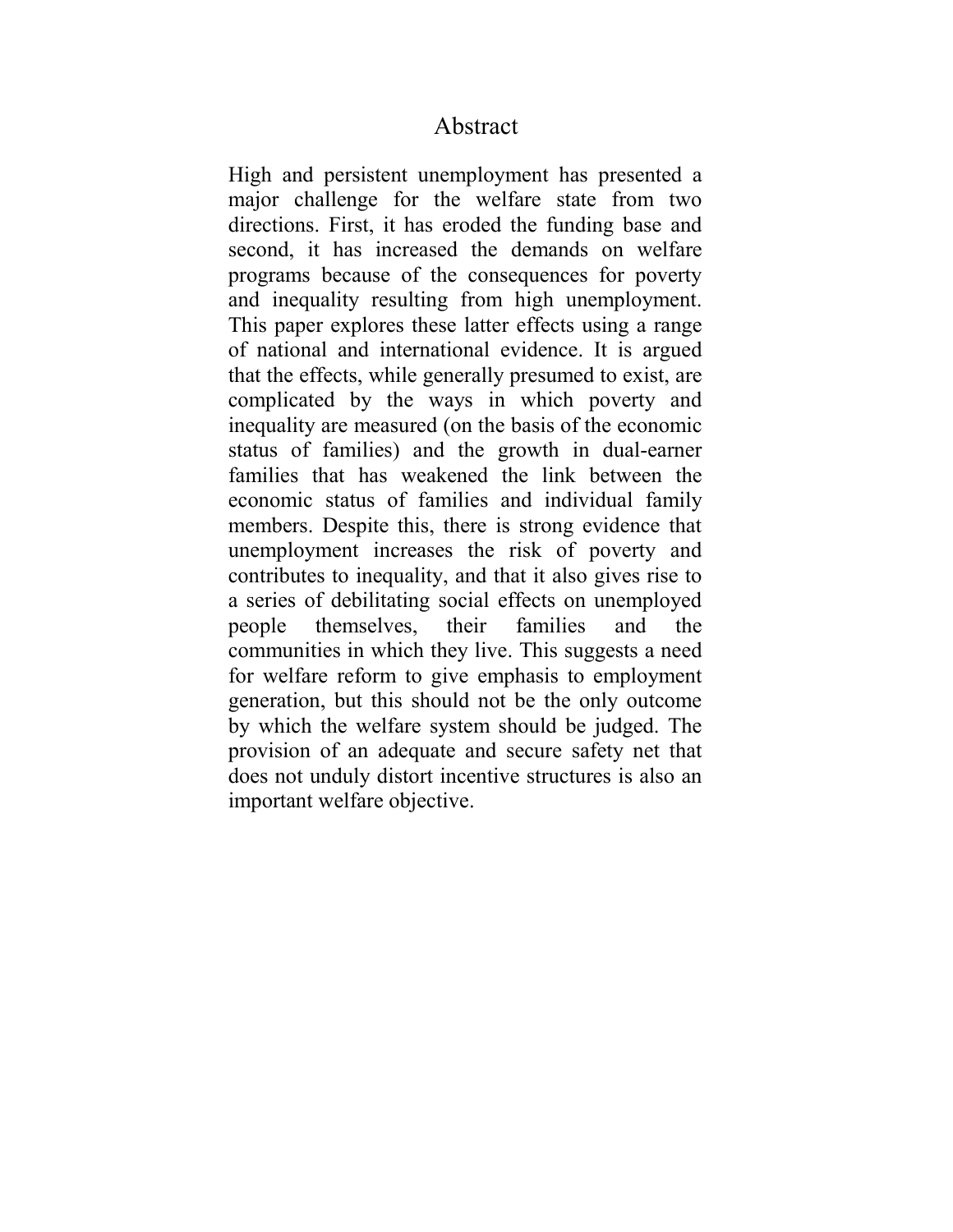# 1 Introduction<sup>1</sup>

Fred Gruen was one of the few Australian economists of his generation who took an interest in issues associated with the welfare state, both in Australia and how we compare internationally. Over the last decade, more and more economists have followed his lead, and their views and influence have become increasingly dominant in assessments of the role and impact of the social security system, and in the design of social policy generally. I always admired Fred's ability to bring sound economic reasoning to bear on issues that had often not been previously exposed to it. Nowhere is this more apparent than in relation to social security issues, where his views have had a profound impact – even among those like me who have not always agreed with them.

However, although we did not always agree, Fred and I shared a common intellectual interest in understanding the functioning of the Australian welfare state – how it operates and with what effects - in an era when relatively few other academic economists were interested in such questions. Fred's work in the area was characterised by the clarity of his thinking and a ruthless determination to get to the bottom of the arguments. He was always prepared to challenge many of the existing preconceptions in ways that opened up new vistas of exploration in a field that cried out for such friendly yet rigorous criticism. While he always came at the issues from an economic perspective, he was aware that economics alone was never going to be enough to fully understand a welfare system that also serves social and political purposes. The welfare state has an institutional structure that reflects history and culture, and these are not variables that economists feel comfortable with.

In grappling with these issues, Fred drew attention to the economic significance of the welfare state and promoted its study among economists. It is significant, for example, that poverty and income redistribution was one of the topics included in the classic collection of

<sup>1</sup> This paper was orginally presented in March 2001, at the Australian National University in the F. H. Gruen Lecture Series on *Welfare and the Labour Market: The New Frontier for Reform*. I would like to acknowledge the research assistance provided by Judy Brown, Tony Salvage and Matt Williams, but accept full responsibility for all errors of fact or interpretation.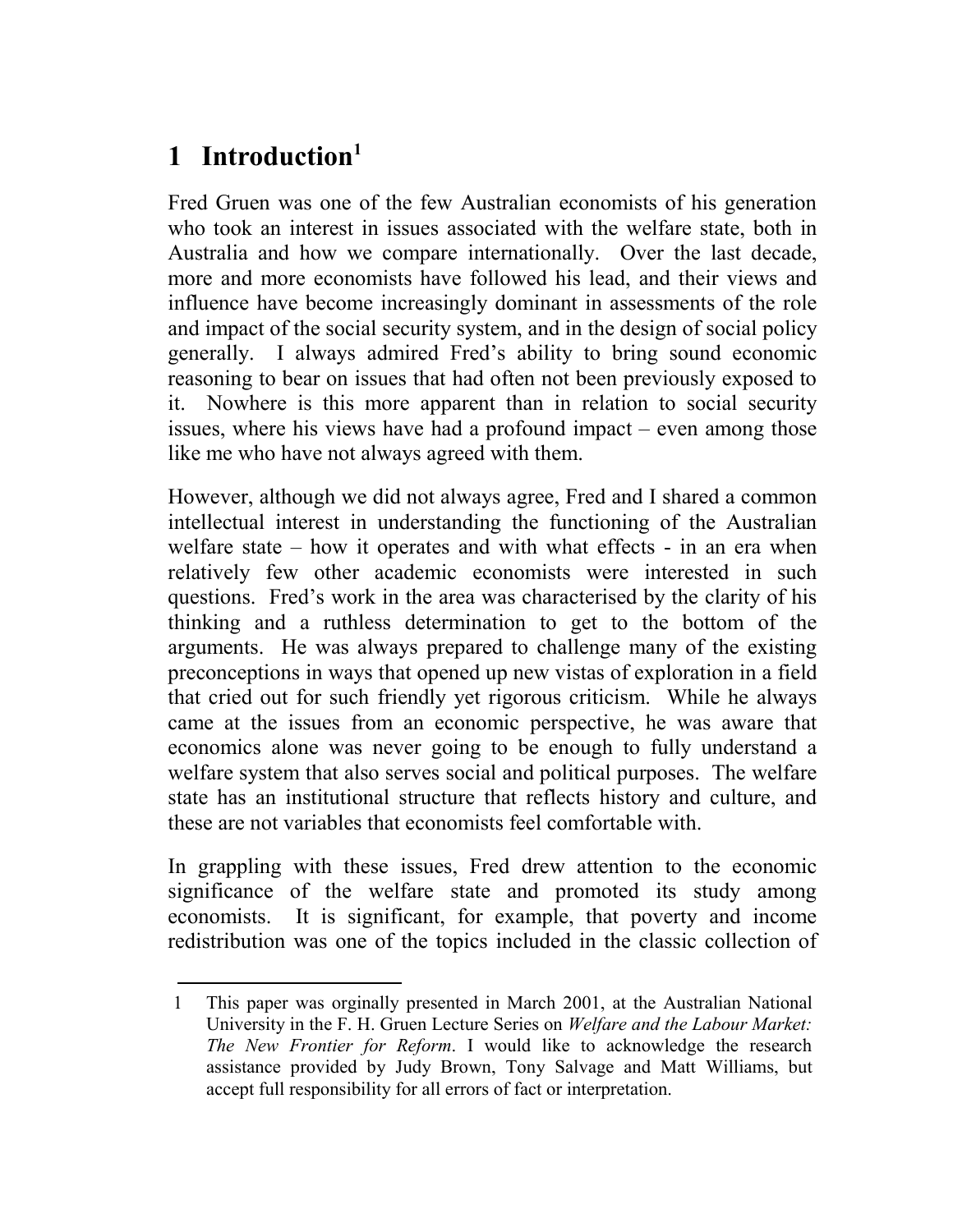review essays Fred organised in the late-1970s on behalf of the Academy of the Social Sciences in Australia (Richardson, 1979). Neither topic was popular at a time when most Australians were uninterested in them to the point of complacency – although both have dominated much of the policy debate since then. His 1982 Giblin Lecture was also a classic in identifying the myths (and errors) committed by contributors to the welfare debate from both the left and right ends of the political spectrum (Gruen, 1982). He concluded that lecture with the following words:

> The fundamental myths of the two sides in the welfare debate appear to me to be the following. On the Left there is an unwillingness to concede the effect of incentives on economic actions and to be scathing regarding the possibilities of any equality-efficiency conflicts. … The major myth on the Right is that ANY attempt to redistribute to the poor must be fraught with disaster … the slippery slope of redistribution leads in some ineluctable fashion to the Gulag Archipelago. … Estimating the costs of greater equality and, more importantly, finding ways to minimize these costs is an endeavour Australian economists have scarcely begun. (Gruen, 1982, 220)

Fred continued to explore these themes in a series of later papers on the Australian welfare state. These include his contribution to the analysis of Australian welfare policy presented to the 1989 National Social Policy Conference (Gruen, 1989), his 1994 paper with Ann Harding and Deborah Mitchell on welfare targeting (Mitchell, Harding and Gruen, 1994) and another the following year in which he argued that I had paid insufficient attention to the redistributive achievements of the Australian welfare state in my book Welfare and Inequality (Gruen, 1995). I came away from this latter skirmish feeling, as I suspect many others whose work was the subject of a detailed examination through the Gruen magnifying glass, more flattered that Fred had taken an interest in my work than dismayed at his criticism of it. To have one's work criticised by Fred Gruen was, after all, quite an achievement!

In these papers, Fred was primarily interested in exploring three main issues about the welfare state. First, what do we know about the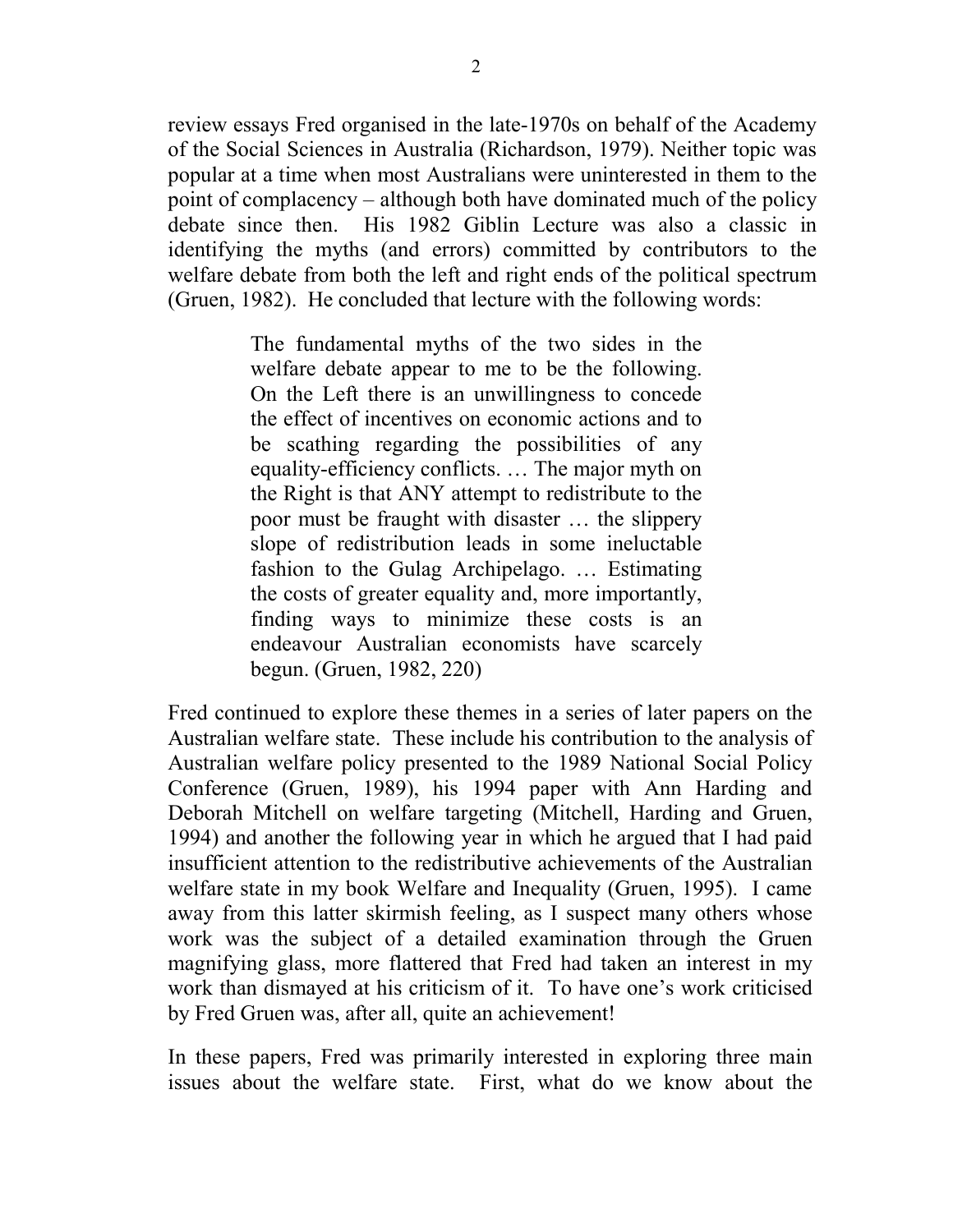economic impacts of the welfare state and what do these imply for its overall effectiveness? Secondly, how does Australia compare internationally in terms of welfare inputs and outcomes, and what can we learn from such comparisons? And thirdly, what is the nature of public opinion on welfare issues and what are its implications? Examining these issues took Fred outside of the boundaries of conventional economics into the realms of political science, public policy and sociology. All three issues address important aspects of the broader 'welfare debate' that I will draw on in the analysis that follows.

A huge amount of welfare research has been conducted in the two decades since Fred debunked the welfare myths of the Left and Right. However, while the stances of both Left and Right have moderated somewhat and the so-called 'Third Way' has emerged to try to bridge the gaps between them (in terms of both diagnoses and remedies), there are still major differences in value positions that affect the marshalling of evidence and interpretation of research findings.

While Fred was right to criticise the Left in the 1980s for ignoring the incentive effects of social programs, we have now moved too far in the other direction.<sup>2</sup> Social policy now gives greater emphasis to minimising disincentive effects and budgetary costs to the neglect of the underlying goals that the programs are designed to address. As I have tried to explain at length recently (Saunders, 2002a), in focusing on what should be done to improve the means of welfare, we have fallen into the trap of neglecting its ends.

I will illustrate this proposition by looking at what must surely be the single most serious welfare problem we face today - unemployment. I want to focus initially on the relationships between unemployment and two of the primary goals of the welfare state identified by Fred Gruen – alleviating poverty and reducing inequality. I will argue that these relationships are complex, for a number of reasons to do with how poverty and inequality are conceptualised and measured and with the nature of unemployment itself and how the labour market is changing. I will then try to relate some of these ideas to the current welfare reform

<sup>2</sup> The boundaries used to define what constitutes the Left have also been radically redrawn over the last decade or so, but that is a separate issue.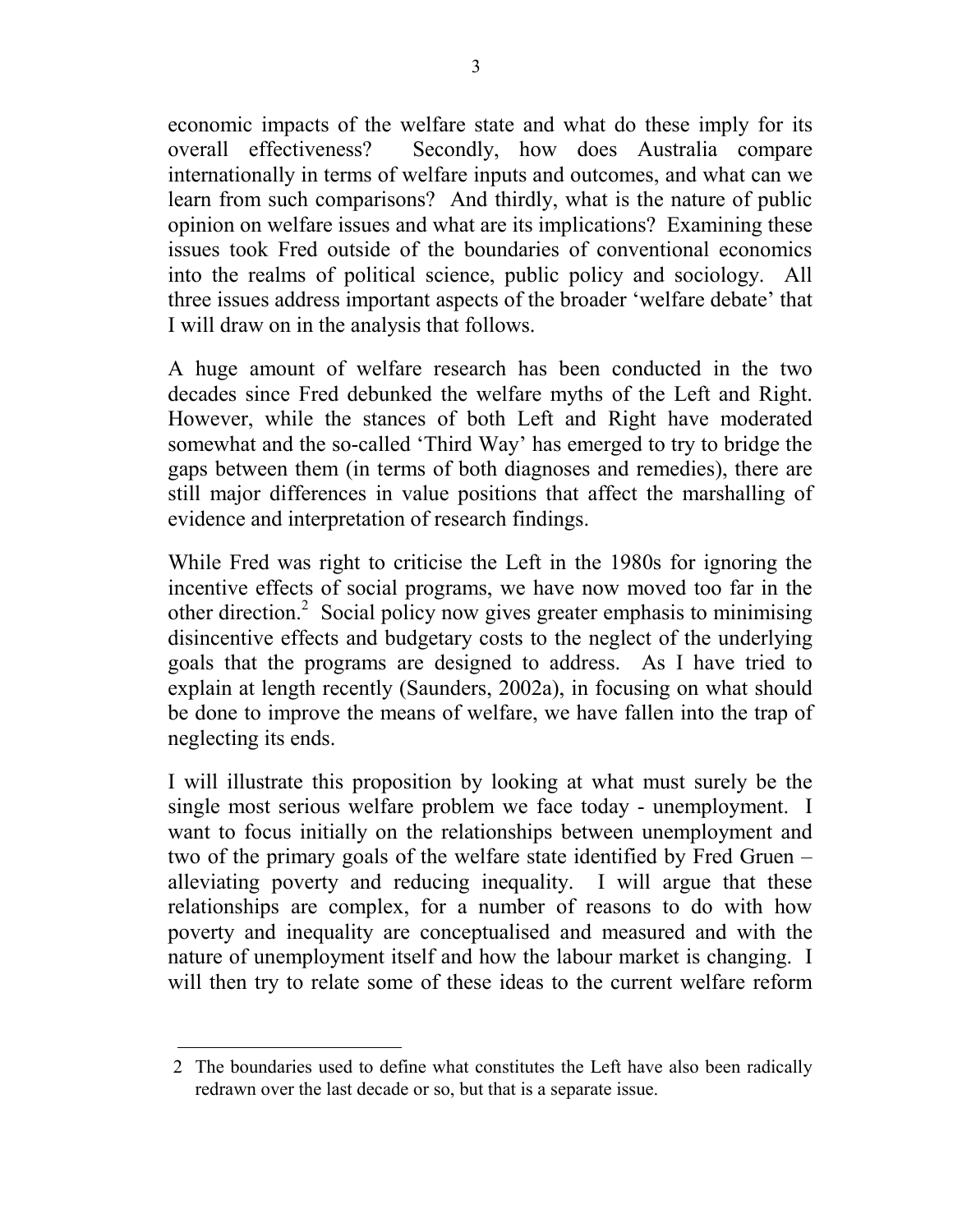debate, in the process drawing on a range of overseas evidence to illustrate some of the arguments.

I should also note at the outset that some of the work I will refer to later forms part of a project on The Economic and Social Costs of Unemployment that I have been involved in on behalf of the Academy of the Social Sciences in Australia (Saunders and Taylor, 2002). This project brought together social scientists from a range of disciplines to review the evidence on the costs and implications of unemployment at three distinct levels: unemployed individuals themselves; other members of their family; and those living in the communities that have borne the brunt of mass unemployment.<sup>3</sup>

The paper is organised as follows: Section 2 focuses on the relationship between unemployment and poverty, beginning with an explanation of why this relationship is likely to be complex and contingent. Section 3 discusses the relationship between unemployment and income inequality, while Section 4 briefly reviews some of the main findings that emerged from the Academy's unemployment project. Section 5 draws out some of the implications for the current debate over welfare reform, while Section 6 summarises the main conclusions.

# **2 Unemployment and Poverty**

Writing in the mid-1970s – ironically in hindsight, at the very time when the prospects for full employment were about to disappear (Gregory and Sheehan, 1998) – the Poverty Commission identified unemployment as a major cause of primary (or income) poverty. About one in six (16.6 per cent) of the unemployed were below the poverty line in 1972-73. From the vantage point of the present day, this might seem a somewhat low figure – even though it was well above the prevailing national poverty rate of 10.2 per cent. However, it is important to bear in mind that many of those who were unemployed in the early 1970s remained out of work for relatively short periods and were thus able to supplement their incomes fairly quickly once they returned to work. Poverty resulting from unemployment was thus temporary for most of those who experienced it and the numbers affected were in any case relatively small.

<sup>3</sup> My indebtedness to several of the contributors to this project will become apparent later, although I am responsible for the use I have made of their work.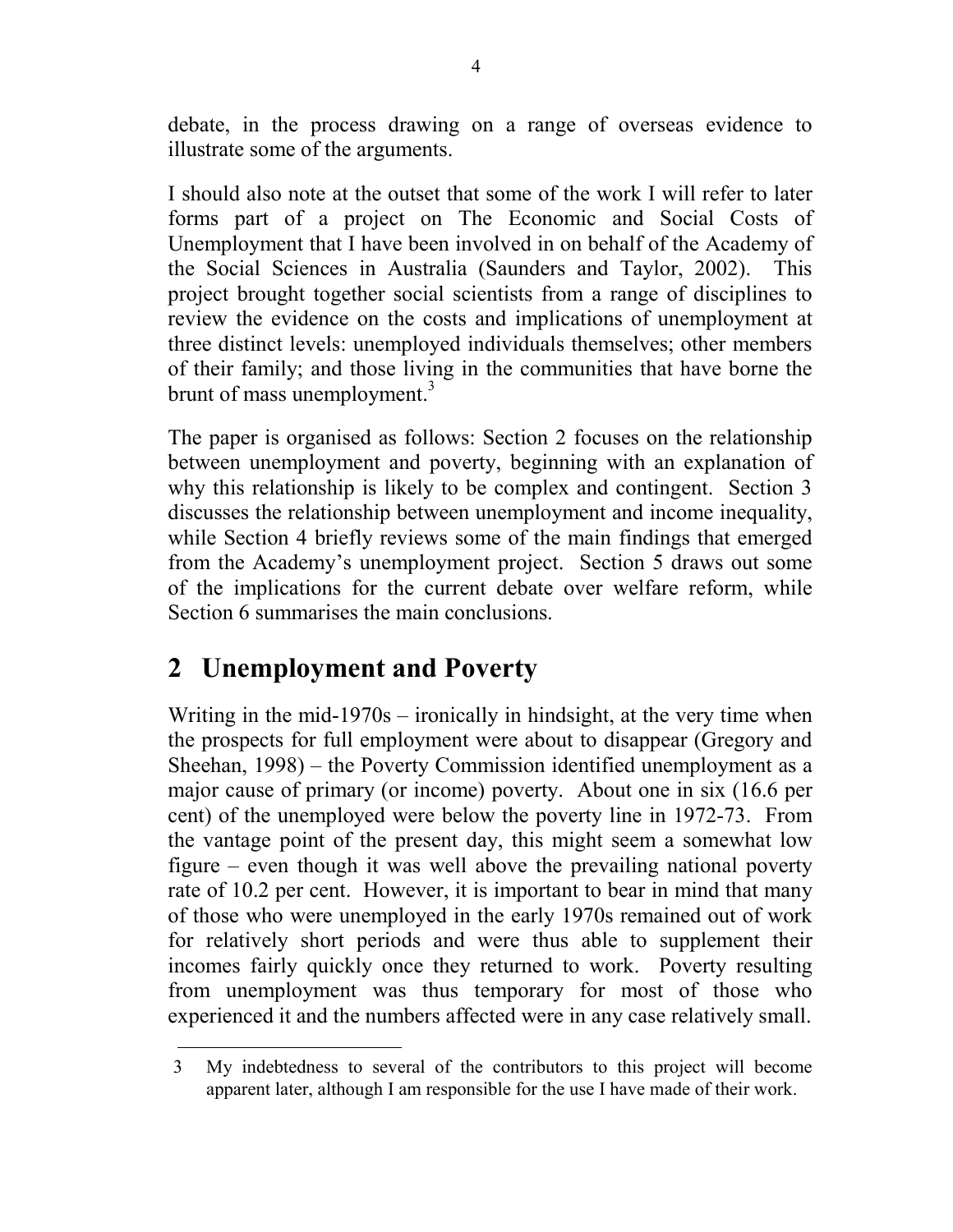Anthony King has estimated that by 1996 the poverty rate among the unemployed was almost three-quarters (74.2 per cent) and that onequarter of all of the poor were unemployed (King, 1998, Table 4.2). Poverty also increased sharply with unemployment duration, rising from around 13 per cent for those unemployed less than 8 weeks (similar to the overall figure in 1972-73), to 80 per cent for those unemployed for more than a year (Gregory and Sheehan, 1998, Table 5.6). And by 1996, far more of the unemployed were out of work for long periods, so that what had previously often been a short disruption to earnings had for many evolved into a semi-permanent state of entrenched joblessness and deprivation.

While these figures may seem high to some, others will think they are surprisingly  $low - in$  the sense that since the level of the unemployment benefit is generally below the poverty line, all of the unemployed should, by definition, be poor. To understand why this is not the case, it is necessary to look into the relationship between the two concepts in a little more detail. This is done with the help of Figure 1, which shows all four possible combinations of employment and poverty status. The existence of cells (2) and (3) indicates that it is possible to be employed but still in poverty (cell (2)), or to be unemployed but not poor (cell (3)). The former situation relates to the 'working poor', while the latter arises when other forms of income, including the incomes of other family members, or benefit income provided to the unemployed by the income

|                       |             | <b>Employment Status</b><br>UNEMPLOYED | <b>EMPLOYED</b> |
|-----------------------|-------------|----------------------------------------|-----------------|
| <b>Poverty Status</b> | <b>POOR</b> |                                        |                 |
|                       | NOT POOR    | (3)                                    | 4)              |

#### **Figure 1: The Relationship between Employment Status and Poverty Status**

It is also important to recognise that while poverty is generally measured using income (which is a flow variable, normally measured on an annual basis in poverty studies), unemployment is a stock variable that records labour force status at a point in time. It is thus possible to be unemployed at the time at which one is interviewed by the Australian Bureau of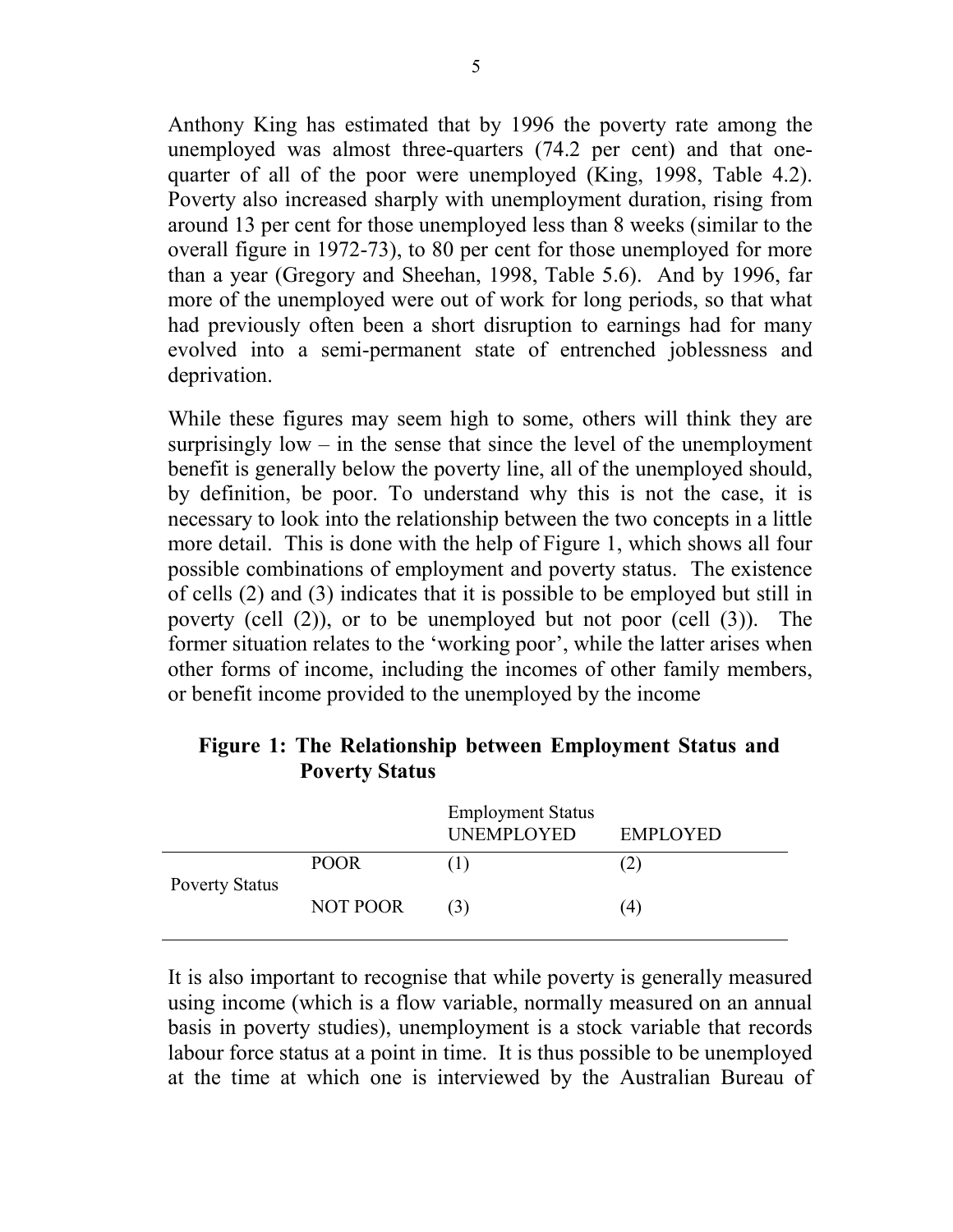Statistics (ABS) in its household income surveys, but to be employed for some other part of the year, and thus to have an annual income sufficient to take one above the poverty line.

There are also important time lags that further complicate the relationship between the two variables. Thus, since 1994-95, ABS has conducted its Survey of Income and Housing Costs (SIHC) as a continuous survey, interviewing groups of people at each month over the year (ABS, 1997). This change has, for some respondents, increased the period between the time for which reported labour force status is relevant and the period to which the income variable applies. In the 1999-2000 SIHC, for example, labour force status is as at the time of interview in that year, whereas annual income refers to the previous financial year, i.e. to 1998-99. This means that someone who enters the SIHC sample at the end of the interview cycle will report their labour force status in (say) June 2000, whereas their reported income will refer to the year beginning in July 1998 – two years earlier. $4$ 

Finally, there is the important point that the unit of analysis used to determine labour force status is the individual, whereas poverty research focuses on the incomes of income units, who are assumed to share resources (including income) for the benefit of all members. Thus, an individual can have a low (or zero) income and still not be poor, as long as other members of the family unit have an income which, when shared, is sufficient to raise the family above the poverty line – even after accounting for the family's needs. The significance of this last point has grown along with the growth in the number of dual-earner families, since this has further widened the gap between the incomes of individuals and the potential poverty status of the families in which they live. It follows directly from these definitions of unemployment and poverty that becoming unemployed does not necessarily involve a movement from above to below the poverty line, i.e. from cell (4) to cell (1) in Figure 1.

<sup>4</sup> Although it is possible to avoid some of this timing discrepancy by relating labour force status to current (as opposed to annual) income, this is a significant methodological change from conventional poverty studies that use annual income to determine whether or not one is in poverty. This change in the time period also has implications for where the poverty line is set, because needs vary with the period over which they are assessed.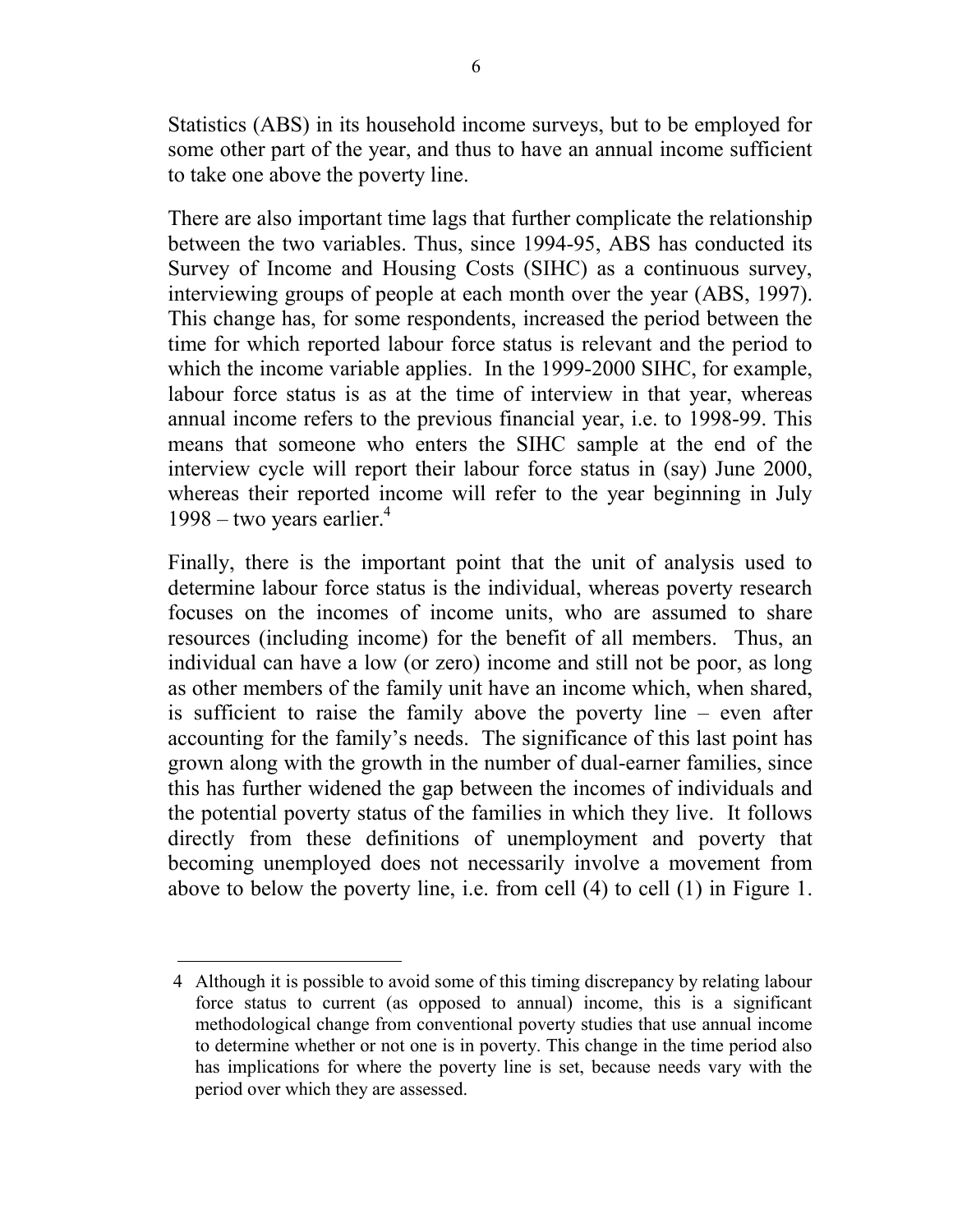It could instead imply a movement from cell (4) to cell (3), or from cell (2) to cell (1), neither of which would cause a change in poverty status.

It is also possible to illustrate, at least in broad terms, some dimensions of recent economic experience using Figure 1. Thus, it is possible to identify a US-style 'virtuous cycle' route out of poverty that involves moving from cells (1) to (2) to (4), a situation that captures the 'work to welfare' notion that encouraging (or requiring) a movement from (1) to (2) is likely to lead to a subsequent movement from  $(2)$  to  $(4)$  – assuming a sufficiently buoyant labour market. In contrast, the experience of many European countries is better captured by the movement from cells (4) to (3) to (1) in Figure 1, with the initial onset of unemployment not leading to a rise in poverty because of the generosity of social benefits, but this leading in turn to a lack of competitiveness that causes unemployment to become entrenched and to rising poverty as benefit eligibility expires under social insurance schemes.

Two practical examples give credence to the relevance of these kinds of explanations of recent events. The first draws on the early-1990s experience of Finland, where the combination of recession and the collapse of the Soviet Union (a major trading partner) saw the unemployment rate double between 1991 and 1992, then almost double again the next year and rise by 50 per cent the year after that. The overall increase was from an unemployment rate of 3.2 per cent in 1991 to 16.3 per cent in 1993. What happened to poverty over this period? Almost nothing, according to figures presented by Hannu Uusitalo (2000). In fact, the poverty rate (using a half-median income relative poverty line) actually declined slightly between 1991 and 1994! One reason for this was that the poverty line fell along with median income. Ironically, had an absolute poverty line been used (one that was adjusted in line with movements in prices only), poverty would have displayed an upward trend over this period.

However, of far greater importance was the role of social security, which provided the unemployed with a high replacement rate due to the generous earnings-related benefits provided by the Finnish social insurance system. To quote Uusitalo (2000, 11); 'economic recession with decreased income levels and increased unemployment has caused economic problems for Finnish households, but because of the welfare state, not more so to low income people than to others.' The welfare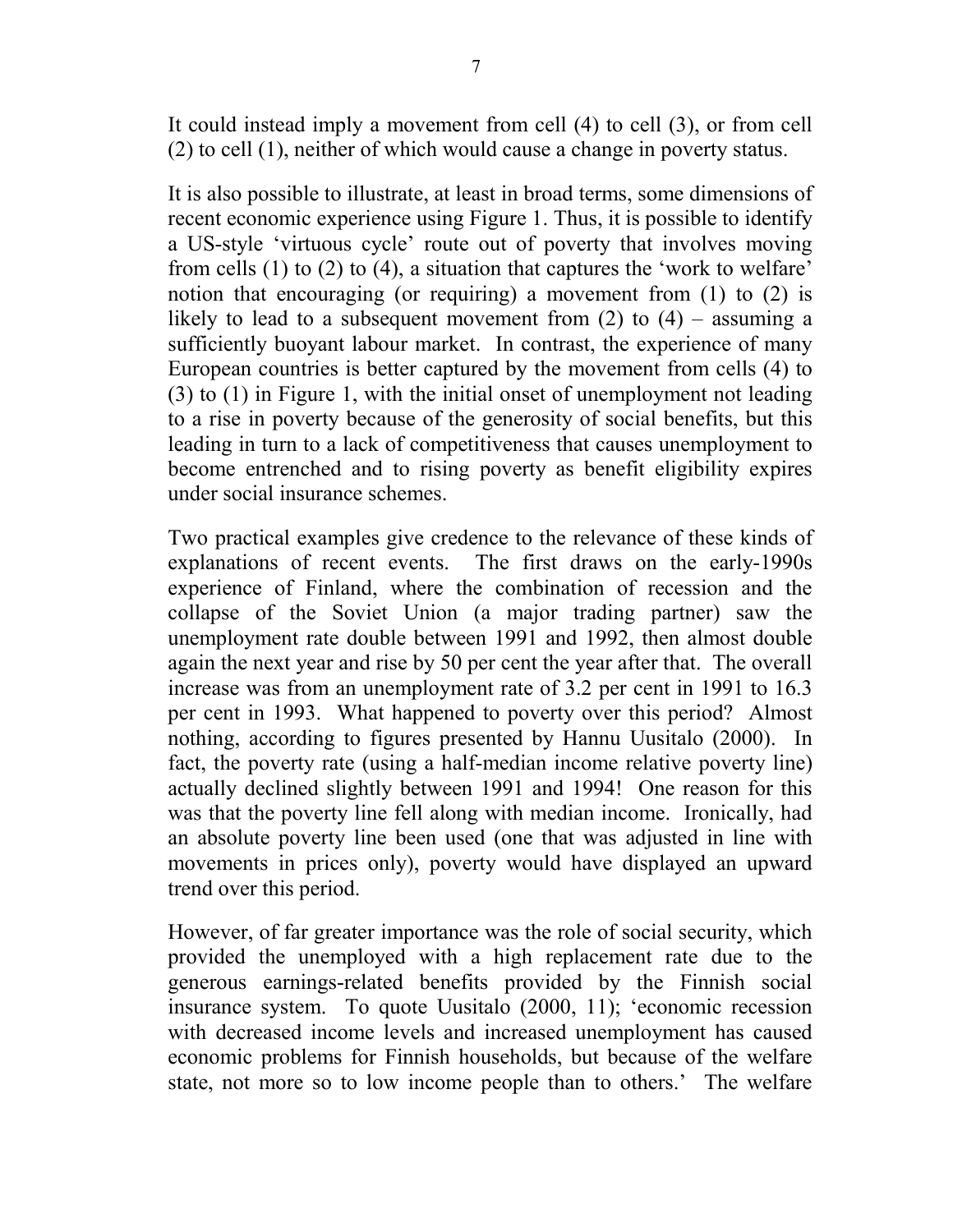state matters, and it can act to prevent the increases in relative poverty (and income inequality) that would otherwise result from declines in economic activity, even when they are dramatic.

The second example concerns the experience of the US, where several commentators have noted that the US poverty rate became disconnected from the state of the economy in the 1970s and particularly in the 1980s (Haveman, 2000). According to figures presented in The State of Working America 1998-99, the 1970s saw rising poverty despite falling unemployment in the US, and the picture in the first half of the 1990s was only slightly better (Mishel, Bernstein and Schmitt, 1999). The authors estimate that by 1995, the US poverty rate was 4 percentage points (14 per cent, compared to 10 per cent) above what would have been predicted on the basis of experience during the 1960s and 1970s. In stark contrast to Finland, where rising unemployment did not cause poverty to rise, in the US we see that economic growth and falling unemployment co-existed alongside rising poverty. The US welfare system is partly to blame, but the predominant effect is associated with the rise in income inequality. Increased inequality in the income distribution was strong enough to offset the impact of growth in the economy and the labour market on the economic circumstances of those at the bottom.

Underlying these comparisons is a substantial difference in attitudes to inequality in the two countries. In Finland, institutions designed to protect people from market-induced income declines insulate incomes and thus relative poverty from swings in economic performance. In the US, in contrast, market inequalities feed directly into poverty because of a weak commitment to equality and redistribution. The fact that poverty is measured relatively in Finland and absolutely in the US is not independent of these effects. It should also be noted that the US story is not markedly different if a relative poverty line is used, because median income (to which most relative poverty lines are now tied) changed only slightly in real terms over the 1980s and the first half of the 1990s.<sup>5</sup>

<sup>5</sup> Median family income in the US rose by less than half of one percentage point between 1979 and 1989, and was virtually constant between 1989 and 1997 (Mishel, Bernstein and Schmitt, 1999, Table 1.2).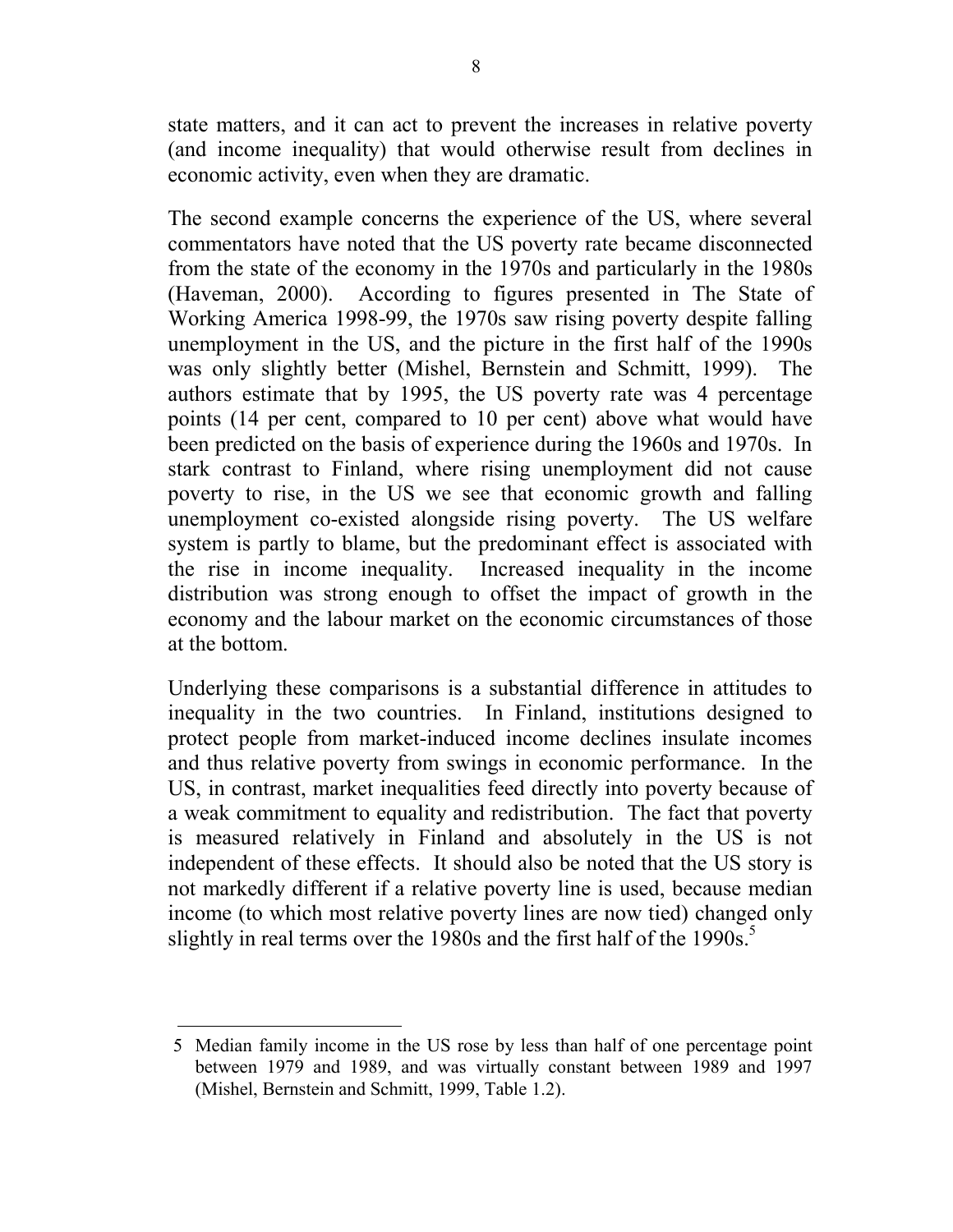The important point to emerge from this discussion is that there are a number of reasons why unemployment and poverty can be expected to move independently of one another, including what is happening to the broader structure of inequality. One should not therefore, expect the two variables to be that closely related to each other when comparing the experience of different countries (or of a given country in different periods). This expectation is borne out by Figure 2, which indicates that the relationship between unemployment and poverty in a cross-section of OECD countries is weak. Although there appears to be a positive one-toone relationship among European countries (and Canada), the US, UK and Australia have higher poverty than one might expect given their unemployment rates. In contrast, Spain has less poverty than expected given its level of unemployment, but both are very high compared with other countries.

In terms of changes in unemployment and the poverty rate, Figure 3 shows that there is no evidence of any relationship whatever. The UK again looks bad, while neither the Netherlands nor Belgium experienced a decline in poverty despite a significant fall in unemployment. In contrast, Canada, Denmark, Norway and Spain experienced rising unemployment but declining poverty. Overall, there are at least as many countries where unemployment and poverty moved in opposite directions as there are where the two variables moved together, making it difficult to believe that there is any simple relationship between the two. The relationship between unemployment and poverty is thus contingent - on the welfare system as well as other structural factors, including the overall inequality profile.

Reference has already been made to the fact that one reason why unemployment may not be associated with poverty concerns the possibility that other family members may have income sufficient to keep the family above the poverty line, even when one of its (adult) members is unemployed. Thus, although low-wage workers in Australia are concentrated in the bottom of the income distribution, they are also to be found in the upper reaches of the distribution of family income (Harding and Richardson, 1999; Figures 4.1 and 4.2 – see also Figure 9 below). This effect has, however, been dampened by the tendency for unemployment to be concentrated among both partners in couple families, as Miller (1997) has noted. In June 2000, for example, married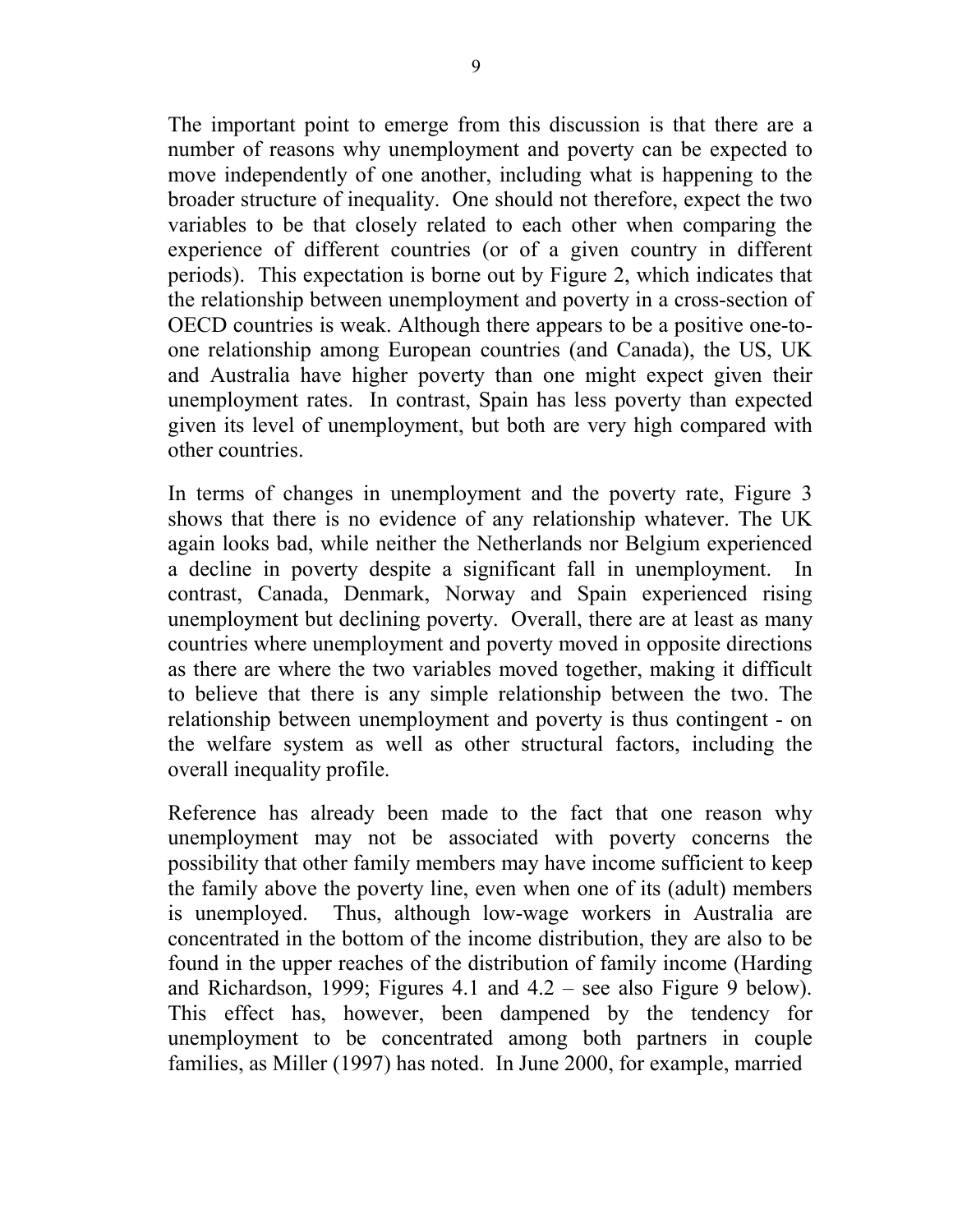**Figure 2: Relationship between Poverty and Unemployment in OECD Countries, circa 1990** 



**Figure 3: Relationship between Poverty and Unemployment in OECD Countries: Change Over 1980's** 

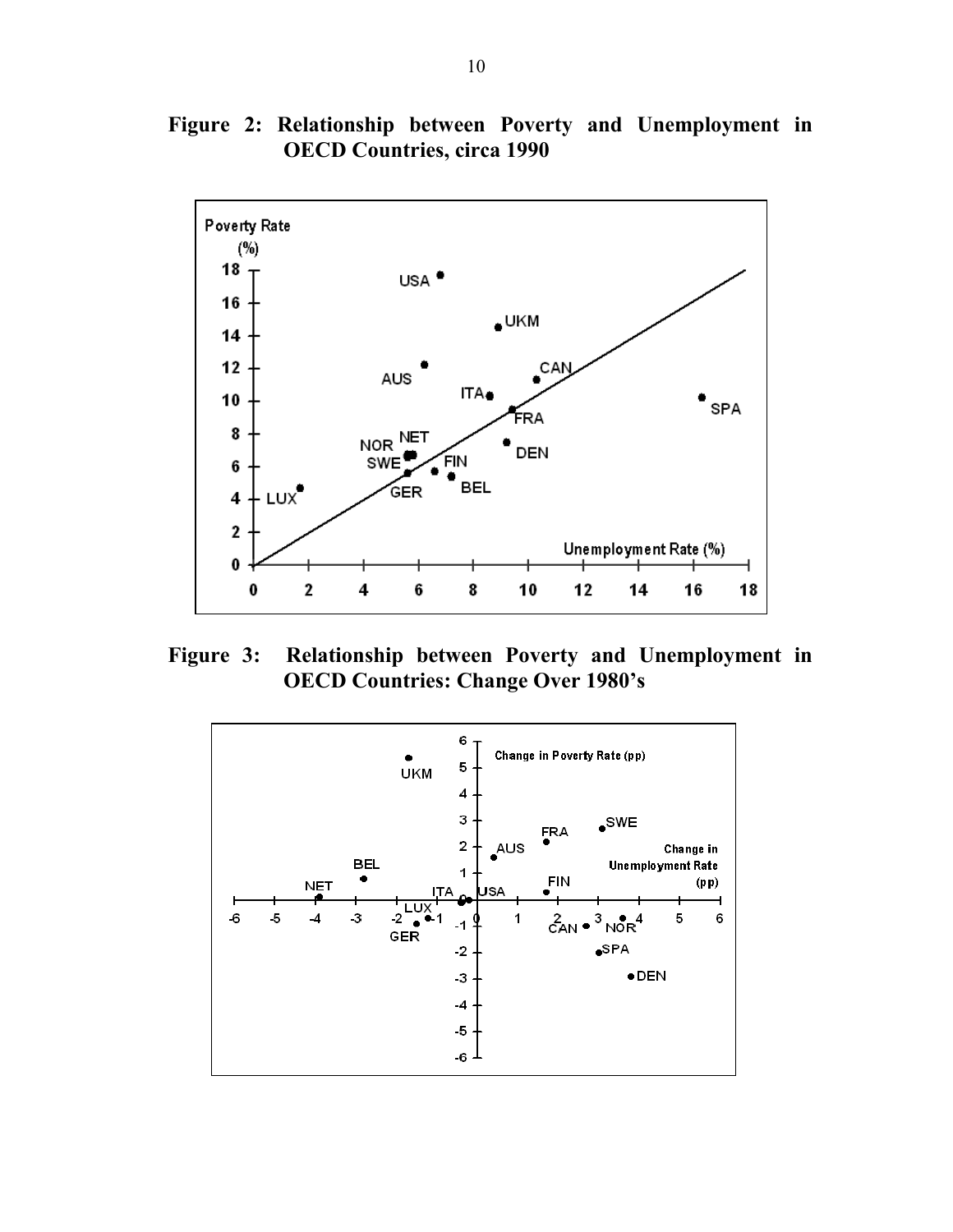men with an unemployed spouse faced an unemployment rate of over 19 per cent; for married men with employed spouses, the unemployment rate was below 2 per cent. Similarly, whereas the unemployment rate of married women with employed husbands was around 4 per cent, it was over 31 per cent when the husband was unemployed (Saunders, 2002a, Table 7.5).

Miller noted a tendency for the burden of unemployment in family units to increase over time between 1979 and 1994 – a trend that he attributed in part to the high effective marginal tax rate on the second earner under the (family) income-tested nature of the Australian social security system. However, this situation was eased by the 1995 reforms that effectively individualised the income test on each partner, at least over certain income ranges (Saunders, 1995) and it is interesting to try to assess what impact this change has had on unemployment concentration within families.

This is attempted in Figure 4, which tracks movements in one of the measures of unemployment concentration developed by Miller (1997) – the percentage of total unemployment among couples that is accounted for by partners. This index varies between zero (when there are no couples with more than one member unemployed) and one (when all unemployment among couples is explained by couples where both partners are unemployed). The graph shows an upward trend through to 1994 (when Miller's original analysis ended). But it also suggests that the 1995 reforms may have had some success as the concentration of unemployment among couples fell over the next five years – though this may also be partly due to the strong employment growth over the period.

Having reviewed at length some of the factors that complicate the relationship between unemployment and poverty, the relationship is now examined empirically. In undertaking such an exercise, it should be noted that there is a vigorous debate currently taking place in Australia over the methods used to estimate poverty and over the reliability of the income statistics on which the empirical estimates are based.<sup>6</sup> Using unit

<sup>6</sup> Saunders (2002b) provides an overview of the recent poverty measurement debate, while the data limitations are discussed in ABS (2002).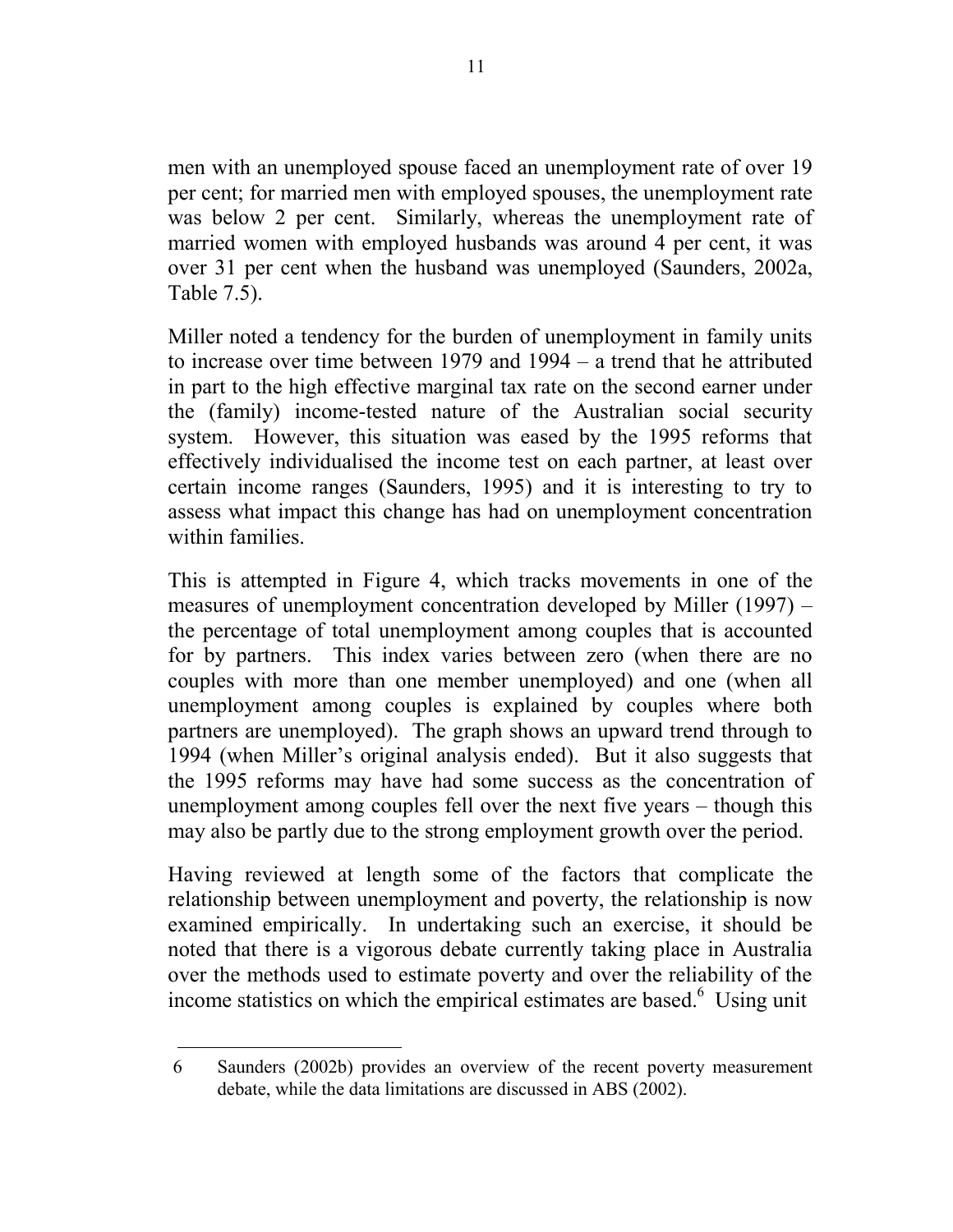#### **Figure 4: The Burden of Unemployment on Family Units Aged 15 and Over, 1979-2000**



record data from the 1997-98 SIHC, it is clear from Figure 5 that for single-adult income units, being unemployed is associated with an increased risk of poverty, but that the relationship is weak (in the sense that not all of the unemployed are poor, while many of the poor are not unemployed) – particularly when poverty is measured on an annual income basis. The relationship between unemployment and poverty is weaker still among income units with two adults (Figure 6), but the importance of having at least one adult in full-time work is reinforced.

What really reduces the risk of poverty is thus not (paid) work itself, but full-time work, and it is only when there is at least one full-time earner that poverty rates fall to around 5 per cent. It is thus access to full-time work that is needed to protect people from the risk of poverty. With parttime work growing in importance, coupled with increased casualisation of work and a trend to lower wages that is creating a new class of 'working poor', finding a job may change the employment status of many of the unemployed without changing their poverty status (see Figure 1).

Labour market policies are required to avoid this outcome, and many European countries have designed their wage policies with this specific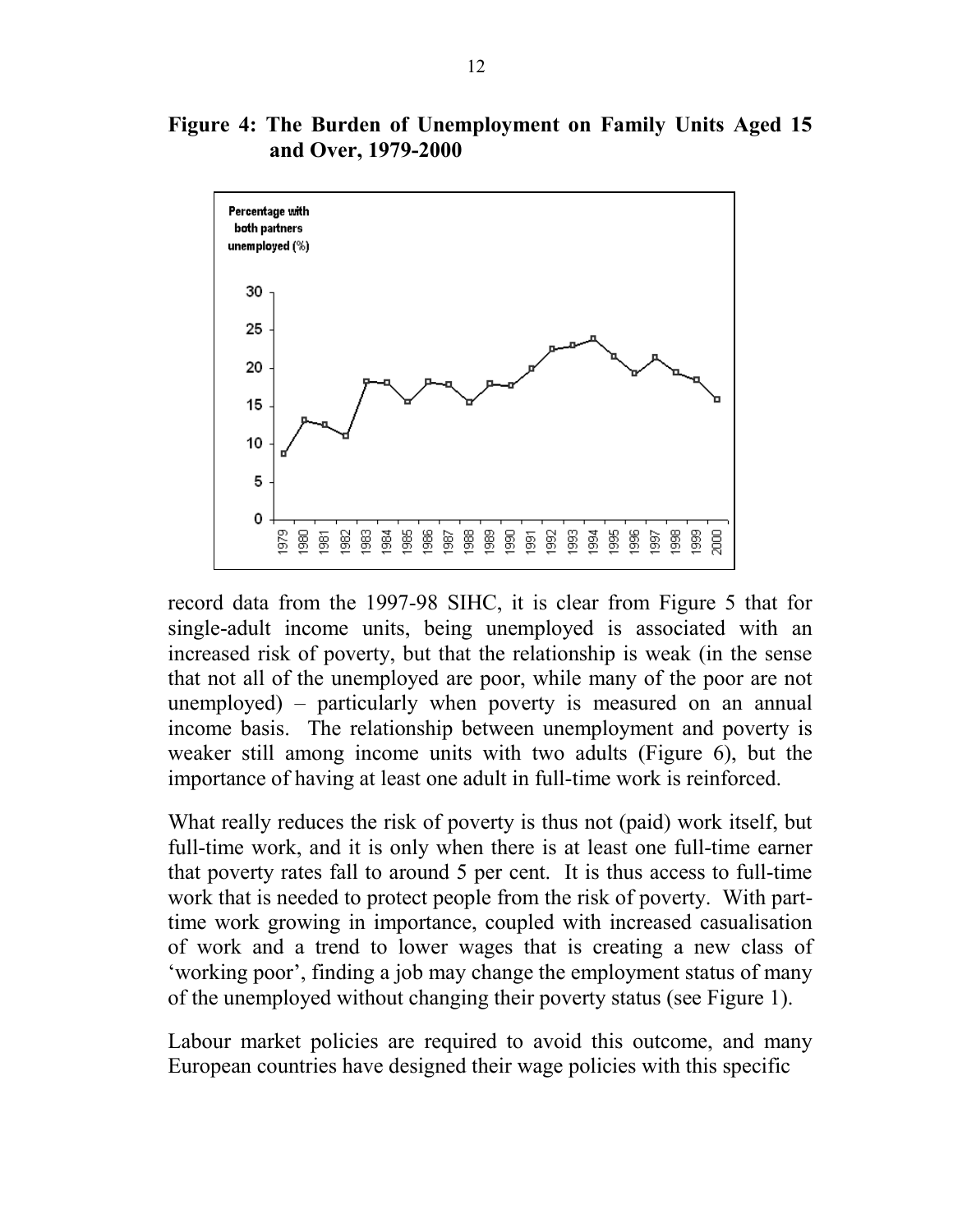

**Figure 5: Poverty and Labour Force Status: Single-adult units** 



purpose in mind. In their UNICEF-commissioned comparative study of child poverty, Bradbury and Jäntti (1999) conclude that the main factor affecting differences in child poverty is access to market incomes, not the generosity of social benefits. Nordic countries achieve low child poverty rates because the income package of families with children contains greater market income (primarily earnings) than those of families in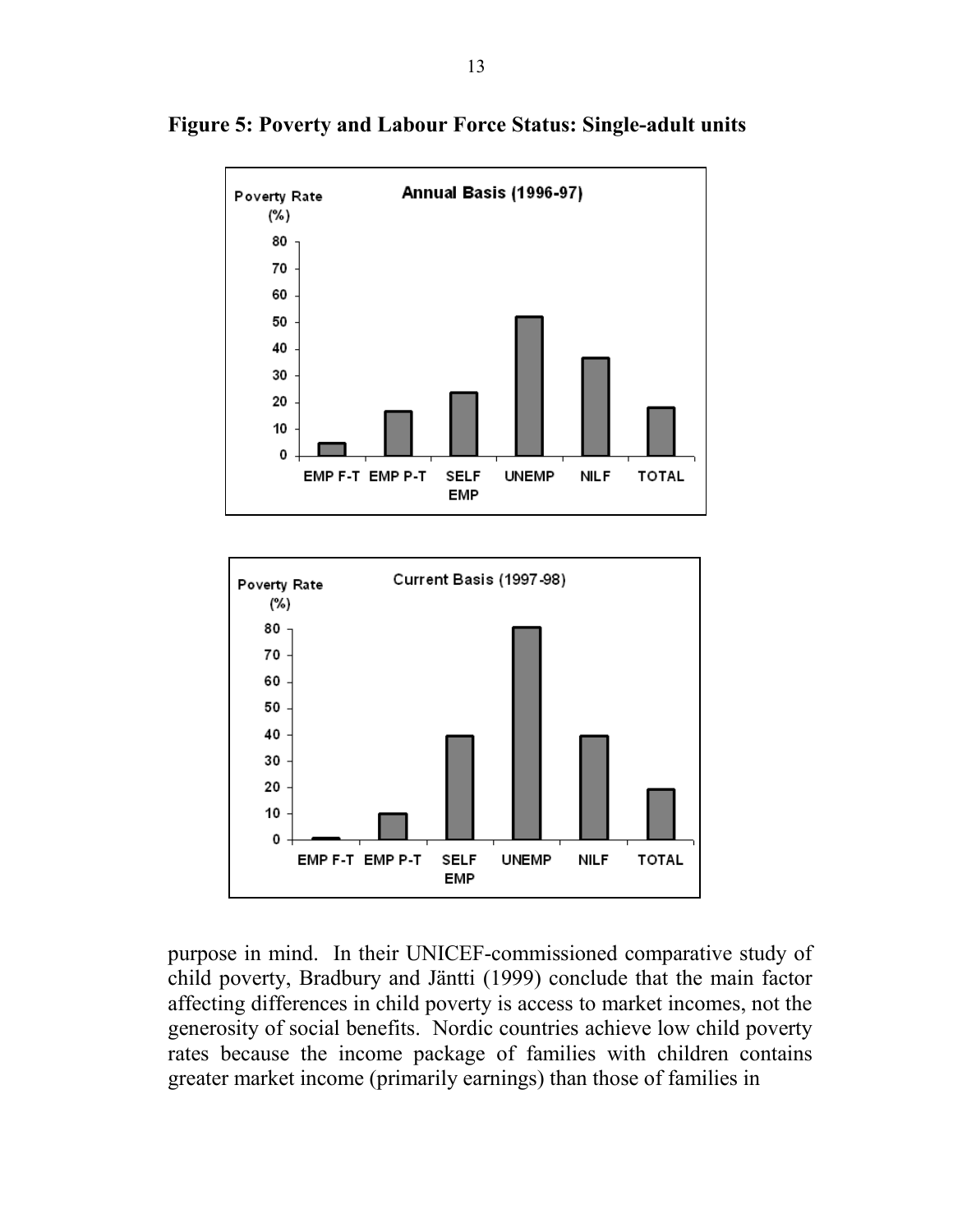

**Figure 6: Poverty and Labour Force Status: Two-adult units** 



countries (like Australia) where social benefits are more tightly targeted. The implication is that unemployment, which restricts access to market income, is a cause of poverty and increased targeting of benefits creates disincentive structures that may exacerbate the problem.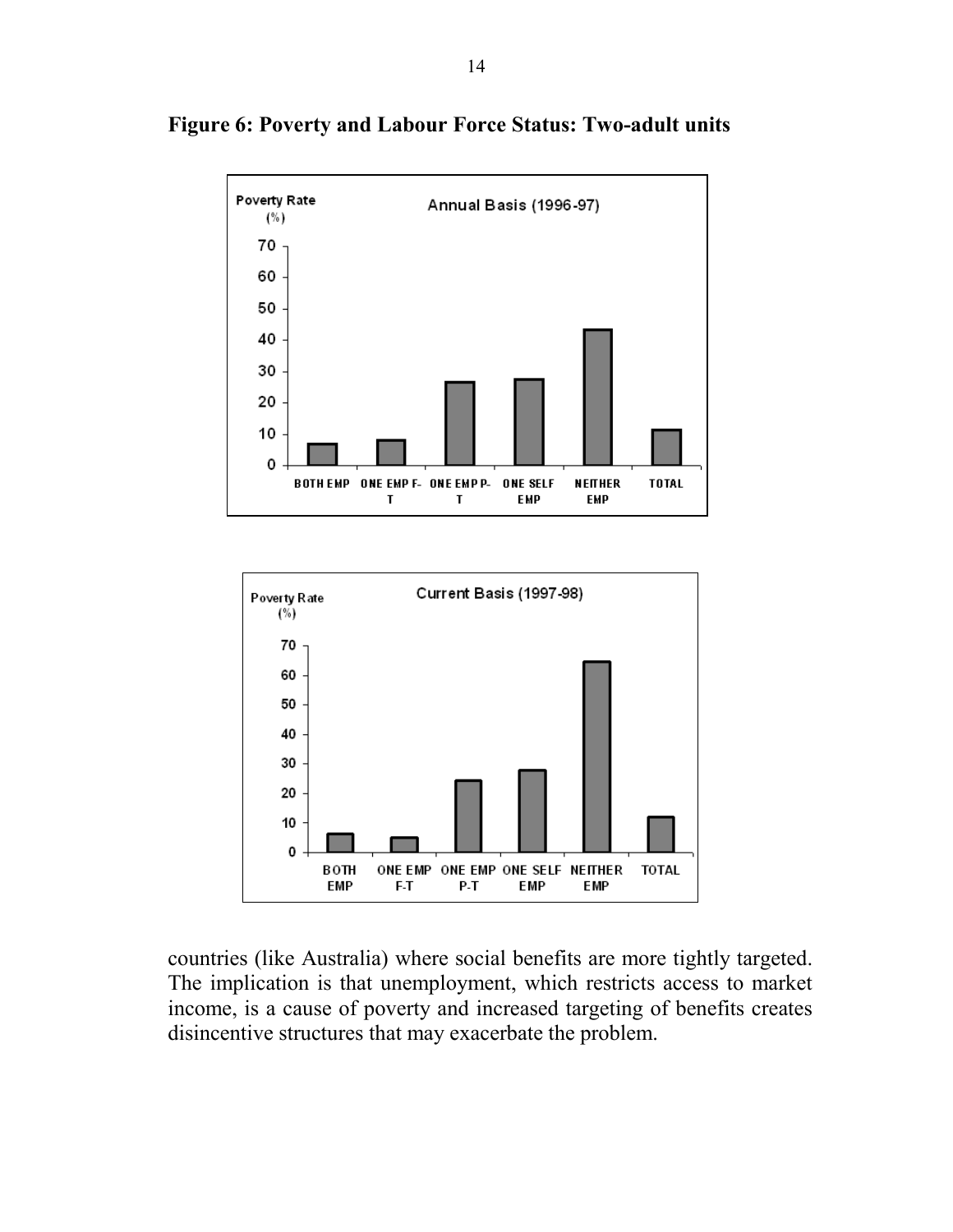## **3 Unemployment and Inequality**

Similar arguments to those presented above also apply, and with a similar effect, to the relationship between unemployment and income inequality. Focusing on income distribution and bearing in mind that the unit of analysis is the nuclear family (or some variant thereof) and that the time period over which income is measured in distributional studies is generally one year, the relationship between income inequality and unemployment cannot be presumed to be any more self-evident than that between unemployment and poverty.

Figures 7 and 8 confirm this expectation. The cross-country evidence provides no empirical support for the existence of a positive association between unemployment and inequality in OECD countries (Figure 7). The P10/P50 percentile ratio falls in a rather narrow range despite unemployment being around 12 per cent in some countries and less than half that level in others. Overall, this evidence suggest that there are two percentile ratios, the first at around 60 per cent in Europe and the second closer to 50 per cent outside of Europe (plus Italy), with no relationship with unemployment within each grouping.

Figure 8 suggests that there is no systematic relationship between changes in inequality and changes in unemployment. Compare the experience of the US and UK on the one hand, with that of Italy and Canada on the other. Inequality was changing rapidly in most countries over this period, but the extent of change bears no relation with the magnitude of the change in unemployment.

Figure 9 confirms the findings of studies by Borland and Kennedy (1998) and Harding and Richardson (1998) - both of which were presented to the 1998 Reserve Bank Conference on unemployment (Debelle and Borland, 1998). It shows that jobless income units (including the unemployed and those outside of the labour force) are mainly to be found in the bottom two deciles of the distribution of income among the working-age population, but jobless units are also scattered throughout the remaining eight deciles. Thus like that between poverty and unemployment, the relationship between unemployment and (income) inequality cannot be assumed to automatically exist.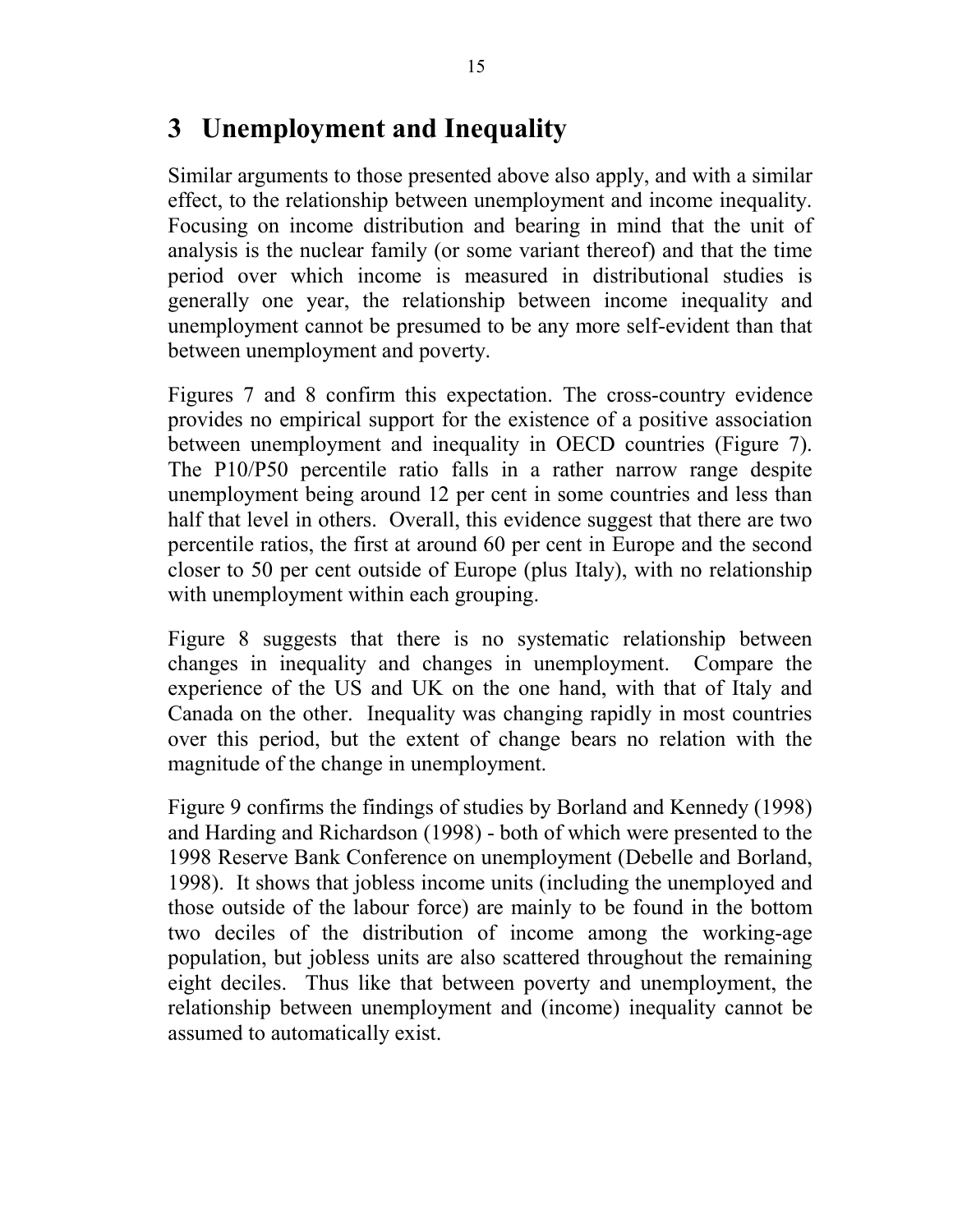**Figure 7: Relationship Between Income Inequality (P10/P50) and Unemployment in OECD Countries in the mid-1990's** 



**Figure 8: Relationship Between Change in Inequality and Change in Unemployment, mid-80's to mid-90's** 

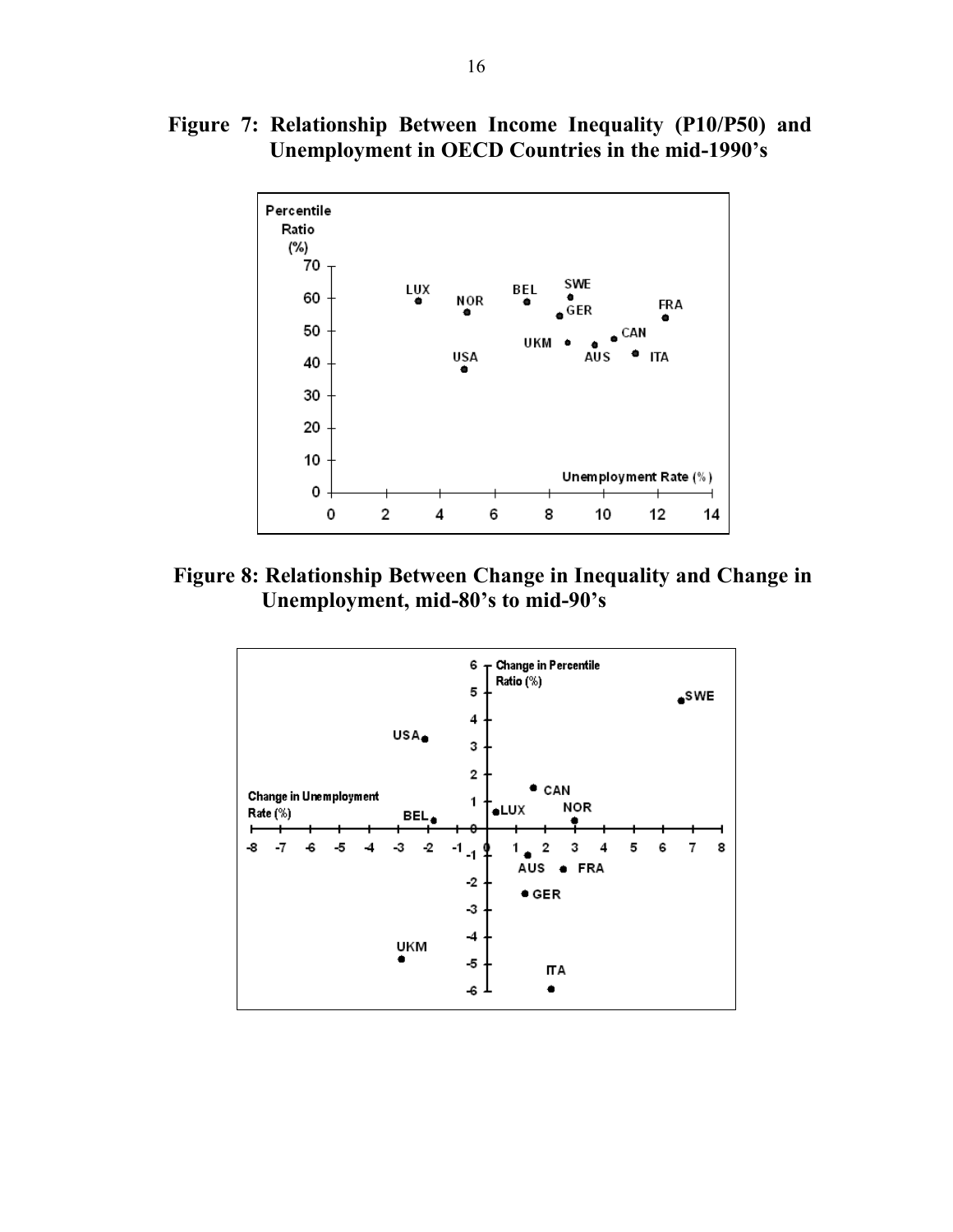

#### **Figure 9: Joblessness and Income Distribution, 1996-97**

## **4 The Indirect Effects of Unemployment**

One of the criticisms of the analysis presented so far is that its focus on primary poverty and income inequality is out of step with the contemporary realities of the labour market and the priorities that are driving the policy agenda. That agenda emphasises the importance of employment as an end in itself, irrespective of its short-run consequences for income and hence for poverty. Income sustainability in the longerterm requires the work ethic to be reinforced in the short-term: that, at least, is the theory. Another limitation is that no account has been taken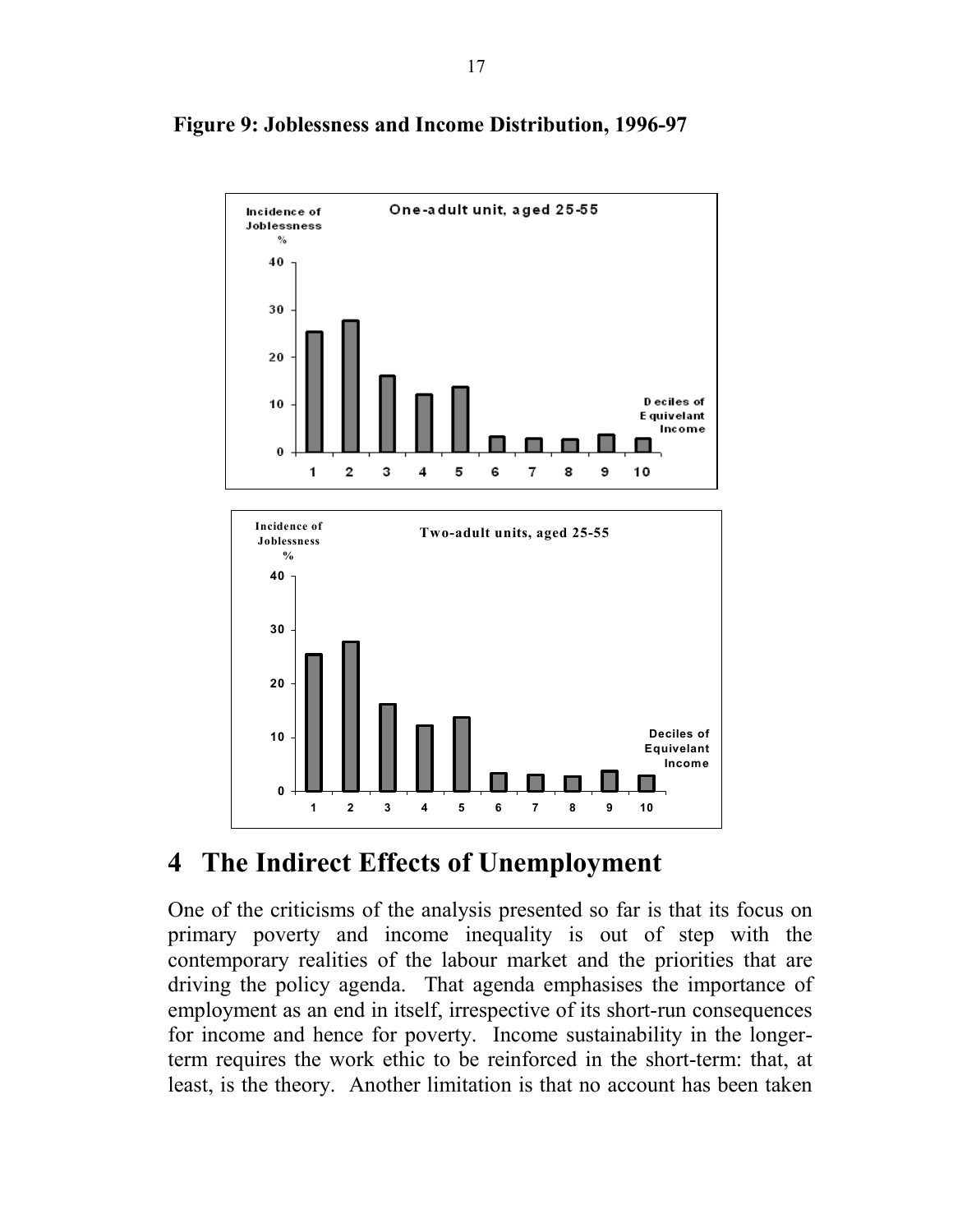of the possible lags between the experience of unemployment and the emergence of its adverse consequences. Both are addressed in the new literature on social exclusion, which focuses on processes that reinforce and entrench the problems that often begin with a spell of unemployment.

These processes, and the effects to which they give rise, have been examined in the recent study of The Economic and Social Costs of Unemployment referred to earlier (Saunders and Taylor, 2002). The study brings together a variety of empirical evidence on the social costs of unemployment, including its impact on the health and psychological wellbeing of those affected by it, on family life and the cohesion of families with an unemployed member, and on the nature of local communities affected by widespread and systemic unemployment, including the consequent increase in crime rates that often accompanies geographical concentrations of unemployment.

Many of these effects have long been acknowledged in the literature (Borland and Kennedy, 1998). The work of Australian psychologist Norman Feather has highlighted the debilitating effects of unemployment in the following terms:

> …the research supports the conclusion that other variables that relate to quality of life and the categories of experience that are available to the unemployed are also very important influences on psychological well-being. Thus, both economic variables and psychological variables have to be taken into account. … life satisfaction depends on a quality of life that involves more than financial considerations. Happiness and psychological wellbeing also depend on opportunities to satisfy basic needs and values within environments that enable individuals to develop short-term and longterm goal structures that give meaning and purpose to daily activity (Feather, 1997, p. 42 and 44).

Evidence from some of the studies included in Saunders and Taylor (2002) reinforce these findings.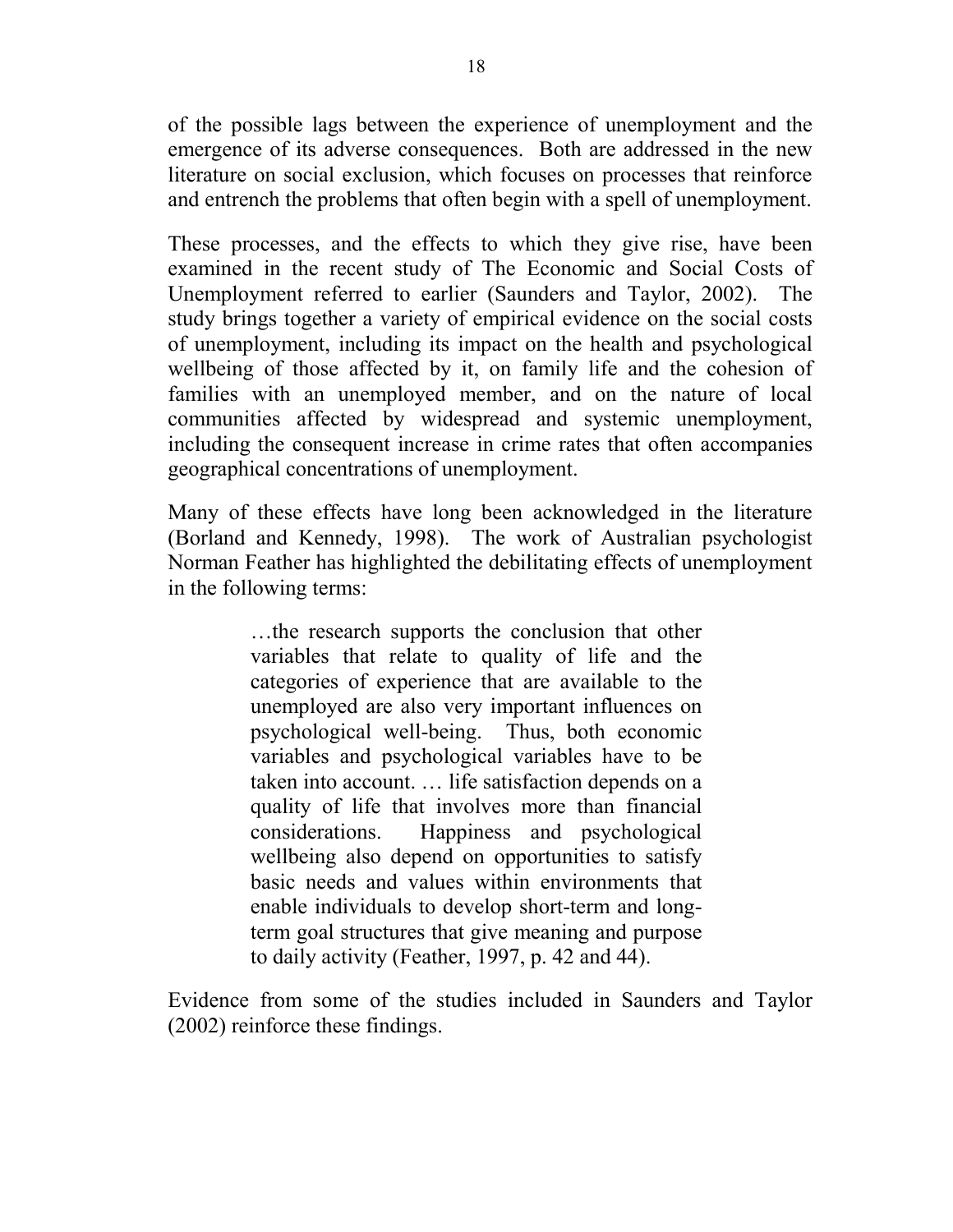Material from the Life Chances Study undertaken by the Brotherhood of St Laurence in Melbourne paints a distressing picture of how those affected by unemployment begin to lose contact with 'the mainstream', as they are forced to confront a world dominated by financial hardship and whose routines are shaped by hostile public opinion and an unsympathetic bureaucracy (Taylor, 2002). A study of retrenched workers in the Textile, Clothing and Footwear (TCF) industry which followed their post-retrenchment history found that less than half of the 605 workers included in the study had found a job within four years, while a substantial number had left the labour force. These effects are captured evocatively in the following summary from the authors:

> Evidently, retrenchment was not simply a transition from one job to a new job in the same or a different occupation, perhaps with a spell of unemployment between. Retrenchment involved a long-term change in employment careers. The impact of redundancy did not end when a worker was reemployed in a first post-retrenchment job. Rather, the impact reverberated through subsequent work histories. Many retrenched workers were led into intermittent and marginal employment becoming part of a precarious workforce, marginally attached to the labour force. Retrenchment acted as sharp shock in people's ongoing employment histories, producing a shift in their long-term career trajectories. 'Transition costs' are transitory for society, perhaps; but for many of these former workers, they represented permanent effects. Since the economy did not offer secure, full-time skilled or semi-skilled jobs that were suitable for these workers, many of them have been disadvantaged for the rest of their lives. (Webber and Weller, 2001, 151)

Other contributions identify the adverse effects of unemployment on community life (Bryson and Winter, 2002), on health (Taylor and Morrell, 2002), on psychological wellbeing (Headey, 2002), on patterns of criminal activity (Weatherburn, 2002) and analyse how unemployment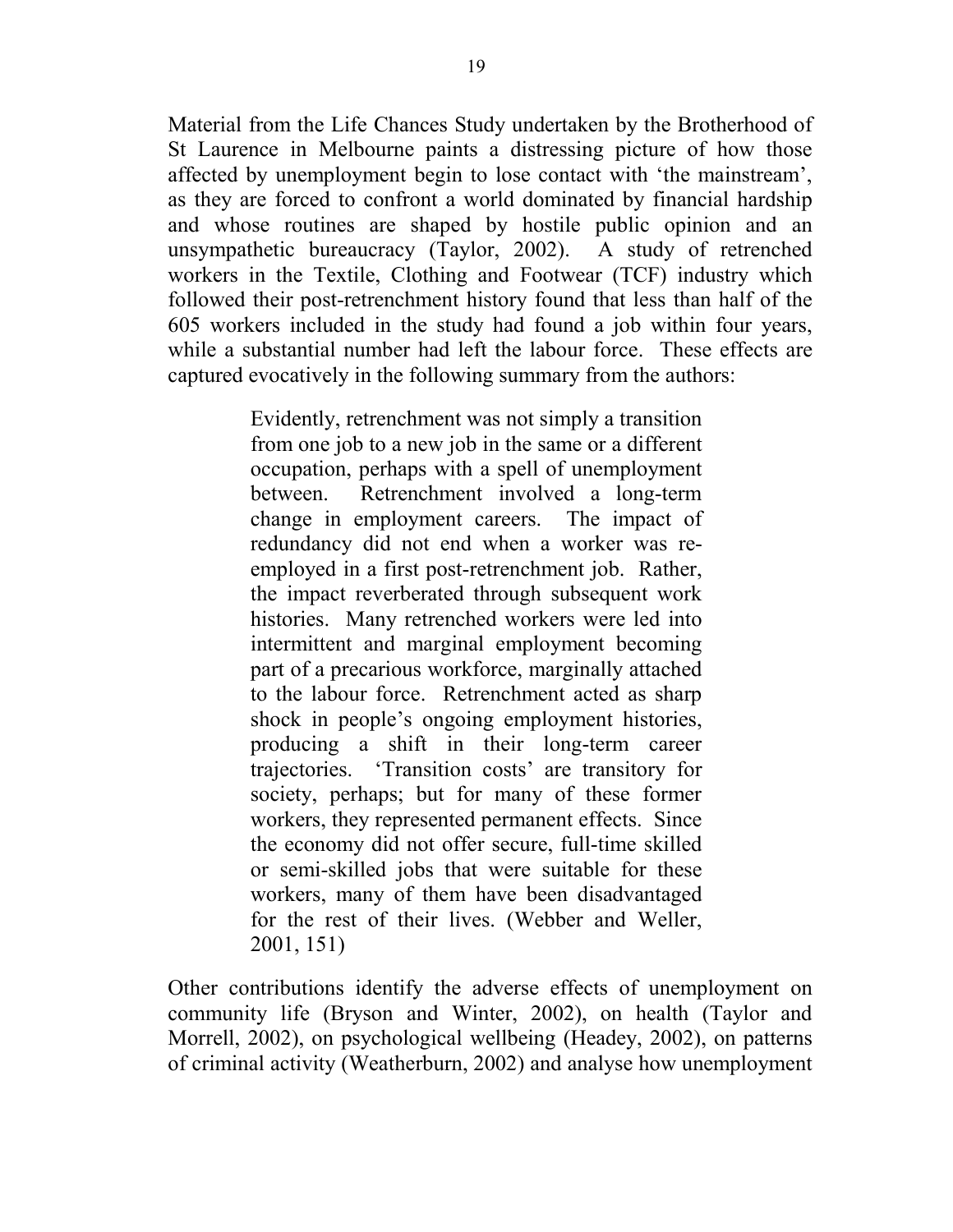contributes adversely to the deprivation and exclusion of Indigenous Australians (Hunter and Taylor, 2002).

Table 1 summarises some of the attitudinal effects of unemployment through a comparison with those held by employed Australians. It is clear that there are significant variations in attitudes and beliefs according to labour force status, with the unemployed showing less contentment, poorer health, a greater sense of disillusionment with economic and social trends and a far more pessimistic assessment of labour market prospects. Some of these findings suggest that the unemployed adhere to a set of beliefs that foster a sense of isolation and lack of autonomy that can lead to social exclusion. Responses to the questions relating to loss of control, being resigned to economic and social change and lack of jobs suggest that the unemployed are disengaging from a world that they see as beyond their control, but also as a direct cause of their joblessness. The result is likely to be a sense of alienation and anger that adds to the financial and emotional stresses associated with unemployment.

The important point about all of these identified social effects is that, once established, they become increasingly difficult to eradicate. Because they tend to feed off each other, their consequences are reinforced making it harder to reverse the pattern of events that originally gave rise to them. Thus, unemployment adversely affects morale and health, making the prospect of re-employment less likely, whilst simultaneously leading to attitudes that reinforce isolation from the world of work that shape people's lives. The challenge for social policy thus involves far more than just lowering unemployment back to its former levels, because this alone will not unwind the cumulative social effects that accompany the rise in unemployment.

# **5 Implications for the New Welfare Agenda**

One interpretation of the results presented so far is that unemployment is not as serious a problem as is generally thought. After all, the evidence indicates that unemployment is not synonymous with poverty, nor with being at the bottom of the income distribution. Moreover, individuals are constantly moving into and out of unemployment, and many families have multiple sources of income that protect individuals from the income falls arising from unemployment. However, none of this means that the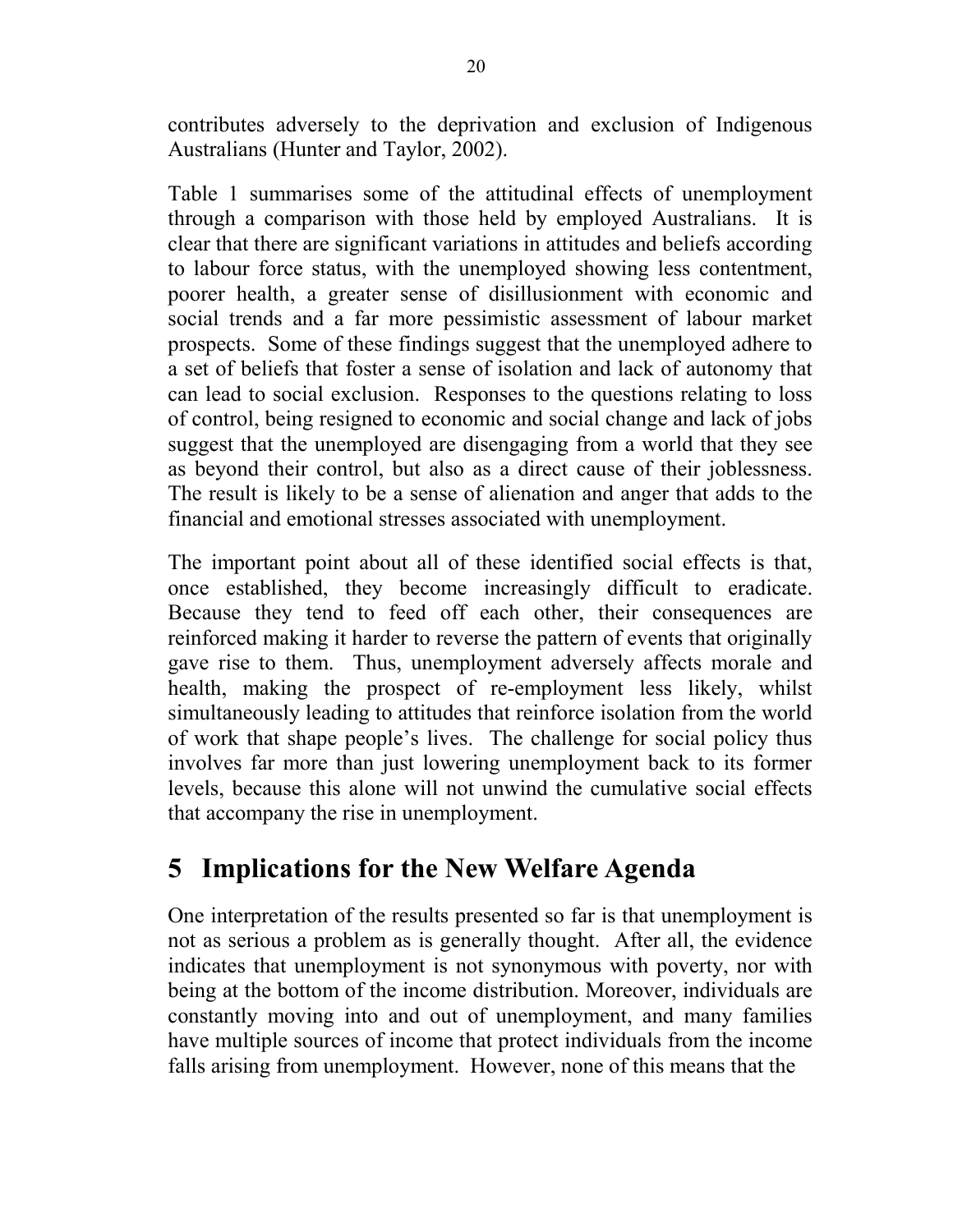| Indicator                                                                                         | Specification                                               | Mean score |            |  |
|---------------------------------------------------------------------------------------------------|-------------------------------------------------------------|------------|------------|--|
|                                                                                                   |                                                             | Employed   | Unemployed |  |
| Well-being                                                                                        |                                                             |            |            |  |
| Satisfaction with                                                                                 | Five-point scale; very satisfied $= 5$                      | 3.73       | 2.73       |  |
| overall standard of                                                                               | to very dissatisfied $= 1$                                  |            |            |  |
| living                                                                                            |                                                             |            |            |  |
| Overall happiness                                                                                 | Four-point scale; very happy $=$ 4 to<br>very unhappy $= 1$ | 3.05       | 2.77       |  |
| Self-assessed                                                                                     | Four-point scale; excellent = $4$ to                        | 3.25       | 3.05       |  |
| health status                                                                                     | $poor = 1$                                                  |            |            |  |
| Alienation(a)                                                                                     |                                                             |            |            |  |
| Lost control                                                                                      | I feel I have lost control over my<br>economic future       | $-0.25$    | 0.11       |  |
| Resignation                                                                                       | Economic and social change is                               | $0.47*$    | $0.36*$    |  |
|                                                                                                   | inevitable and I just have to put up                        |            |            |  |
|                                                                                                   | with it                                                     |            |            |  |
| Wrong balance                                                                                     | Too much emphasis is put on the                             | 0.94       | 1.22       |  |
|                                                                                                   | economy and too little on creating a                        |            |            |  |
|                                                                                                   | better society                                              |            |            |  |
| Views on Unemployment(a)                                                                          |                                                             |            |            |  |
| Blame                                                                                             | The unemployed only have                                    | $-0.58$    | $-1.17$    |  |
| unemployed                                                                                        | themselves to blame                                         |            |            |  |
| Not enough jobs                                                                                   | Not enough jobs for all who want to                         | 0.01       | 0.74       |  |
|                                                                                                   | work                                                        |            |            |  |
| End of full                                                                                       | Some people will always be                                  | $0.81*$    | $0.88*$    |  |
| employment                                                                                        | unemployed – we'll never get back<br>to full employment     |            |            |  |
| Note: (a) These variables are measured on a five-point scale from strongly agree $(=$             |                                                             |            |            |  |
| +2), agree $(= +1)$ , neither agree nor disagree $(= 0)$ , disagree $(= -1)$ to strongly disagree |                                                             |            |            |  |
| $(= -2)$ .                                                                                        |                                                             |            |            |  |
|                                                                                                   |                                                             |            |            |  |

**Table 1: The Impact of Unemployment on Well-Being and Alienation** 

\* The values shown are NOT statistically different ( $p = 0.05$ ) Source: Saunders, Thomson and Evans, 2001, Table 5.

effects of unemployment for that individual are any less serious. Unemployment implies dependency, whether on a welfare system designed to spread the risk collectively, or whether that burden is privatised and shifted onto family and friends.

Another interpretation of the results is that unemployment matters, but that traditional poverty and income distribution research has a very limited role to play in shedding light on the social consequences of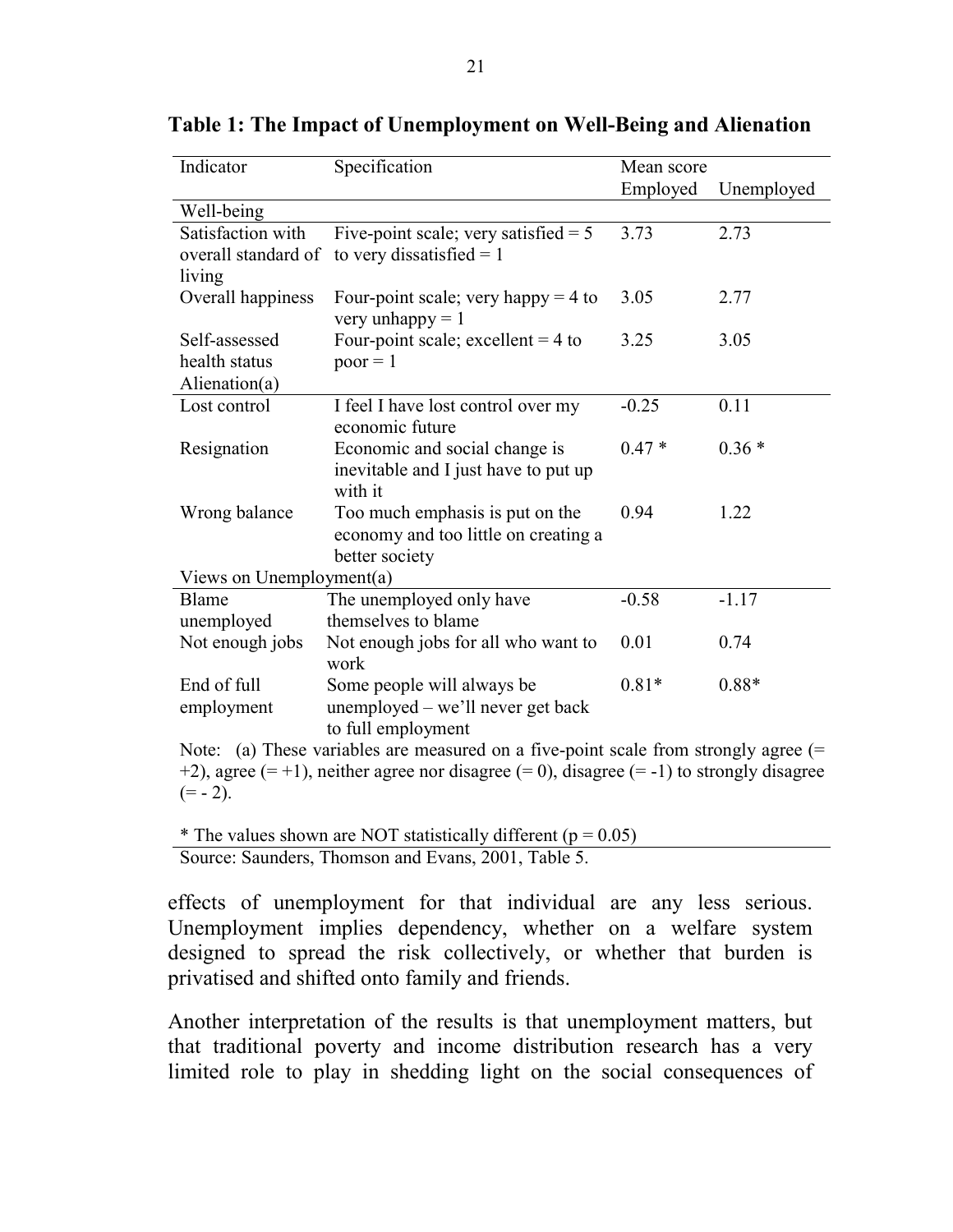unemployment, or in informing decisions about how to reform the welfare system in response to the unemployment problem. This line of argument suggests that we need to look more closely at the evidence on the consequences of unemployment before we can assess its true impact.

This latter view is consistent with the work of the McClure Report on Welfare Reform, which makes no mention of either poverty or income distribution (Reference Group on Welfare Reform, 2000). Instead, the new welfare agenda has shifted the focus away from concern over unemployment because of its consequences for income and living standards (which is what poverty and income distribution are measuring) towards seeing unemployment itself as the problem, and the encouragement of a shift into (paid) work as the solution. Under this view, improving the provisions of the welfare system may be counterproductive because this encourages welfare dependence and entrenches poverty and disadvantage. Instead, the solution lies not in improving welfare benefits, but in making them conditional on participation in work, whether this is enforced (as in the US and increasingly, in Australia) or actively encouraged (as in the UK).<sup>7</sup>

The McClure Report (p. 3) argues that: 'Central to our vision is a belief that the nation's social support system must be judged by its *capacity to help people participate economically and socially*, as well as by the adequacy of its income support arrangements' (italics added). A key form of economic participation is work, preferably (but not exclusively) paid work, which is: 'a major source of self-esteem. Without it, people can fail to develop, or become disengaged from, employment, family and community networks. This can lead to physical and psychological ill health and reduced life opportunities for parents and their children.' (Reference Group on Welfare Reform, 2000, 3). The report is less clear about what 'social participation' means in practice, and how it can be encouraged, and with what effects. Adequacy is mentioned frequently

<sup>7 &#</sup>x27;Thirty years of research and experience have shown that many more welfare mothers will go to work, or leave welfare if they are required to enter work programs as a condition of aid. Just participating in mandatory work activities strongly promotes employment, and the effect is greater if the programs emphasise working in available jobs rather than education or training for better jobs.' (Mead, 2000; 52)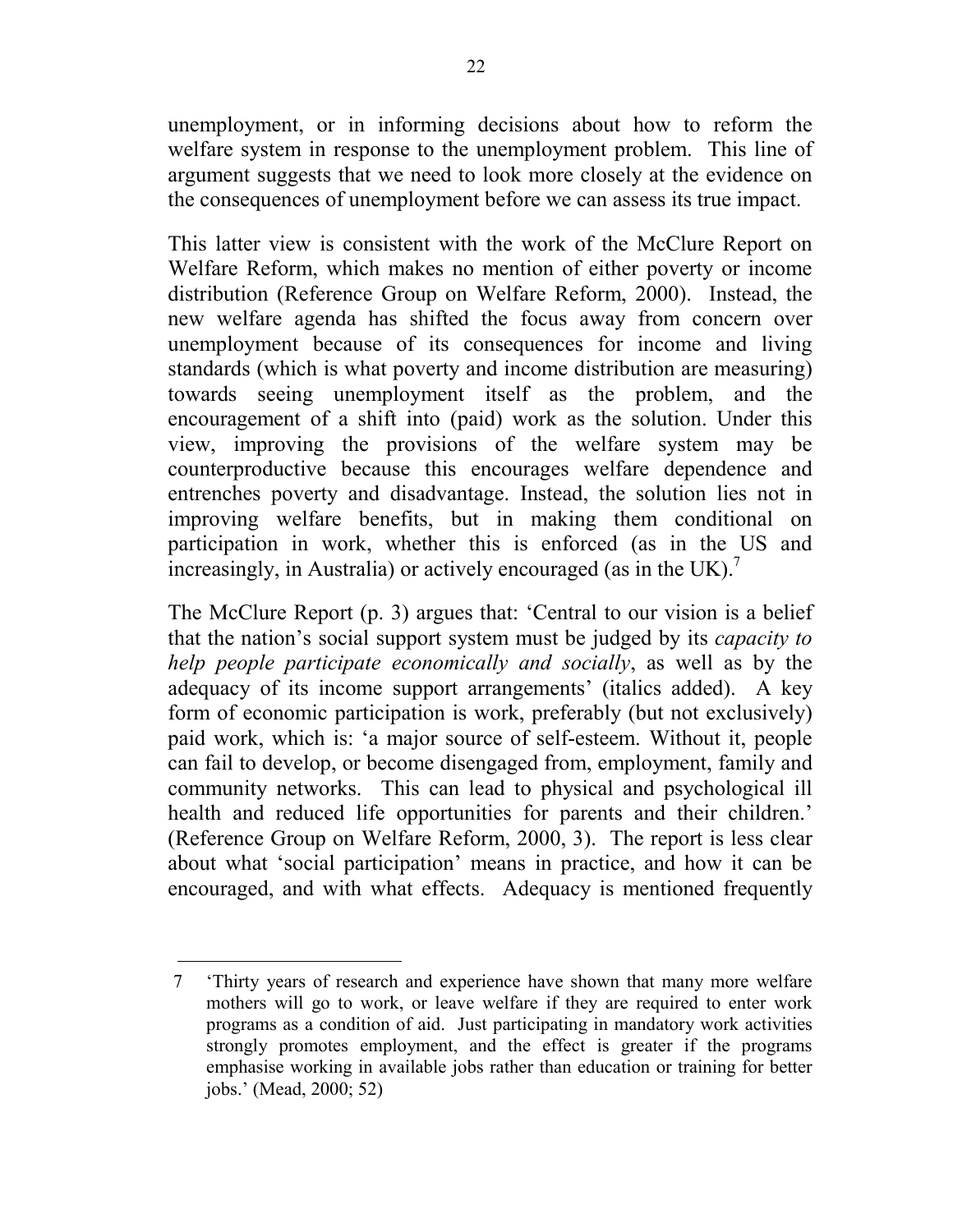throughout the McClure Report, but its meaning and significance are not discussed.

The main problem with this approach is that it gives emphasis to employment as an end in itself rather than as a means of achieving other ends such as financial security and the adequacy and distribution of living standards. Employment is both a means and an end, but its contribution to this latter role raises questions about the nature of work and jobs that cannot be ignored because like unemployment, they raise issues about the kind of society we are seeking to achieve. It follows that both the welfare system and the labour market must be judged against these broader criteria.

One of the factors claimed to be behind the late-1990s welfare reform debate in the US has been the growing gap between the values of 'middle America' and those that were seen as being encouraged – or at least facilitated – by the US welfare system (Haveman, 2001). To the extent that this is true, it represents a serious challenge to any welfare system. To remain sustainable, welfare must continue to be seen as legitimate in the eyes of the taxpayers that fund it. This does not mean that they have to agree with every single provision, but it does suggest that the policies and practices of welfare cannot stray too far outside of the boundaries of public acceptability. Where this occurs, a 'crisis of welfare legitimacy' will emerge that presents more serious issues than the 'crisis of welfare funding' that we are all more familiar with.

Changes in community values are one of the factors underlying the current welfare reform debate in Australia, which raises the question of whether there is any evidence that the values of ordinary Australians are at odds with the goals of our welfare system. The results reported in Table 2 suggest that community opinion has not turned against those who are dependent on the welfare system in Australia. In contrast, there is considerable sympathy with the plight of the both the poor and the unemployed, with around 60 per cent disagreeing with the view that they only have themselves to blame.<sup>8</sup>

<sup>8</sup> Changes in social attitudes to the causes of poverty in Australia between the early-1970s and the late-1990s are examined in Saunders (2002c).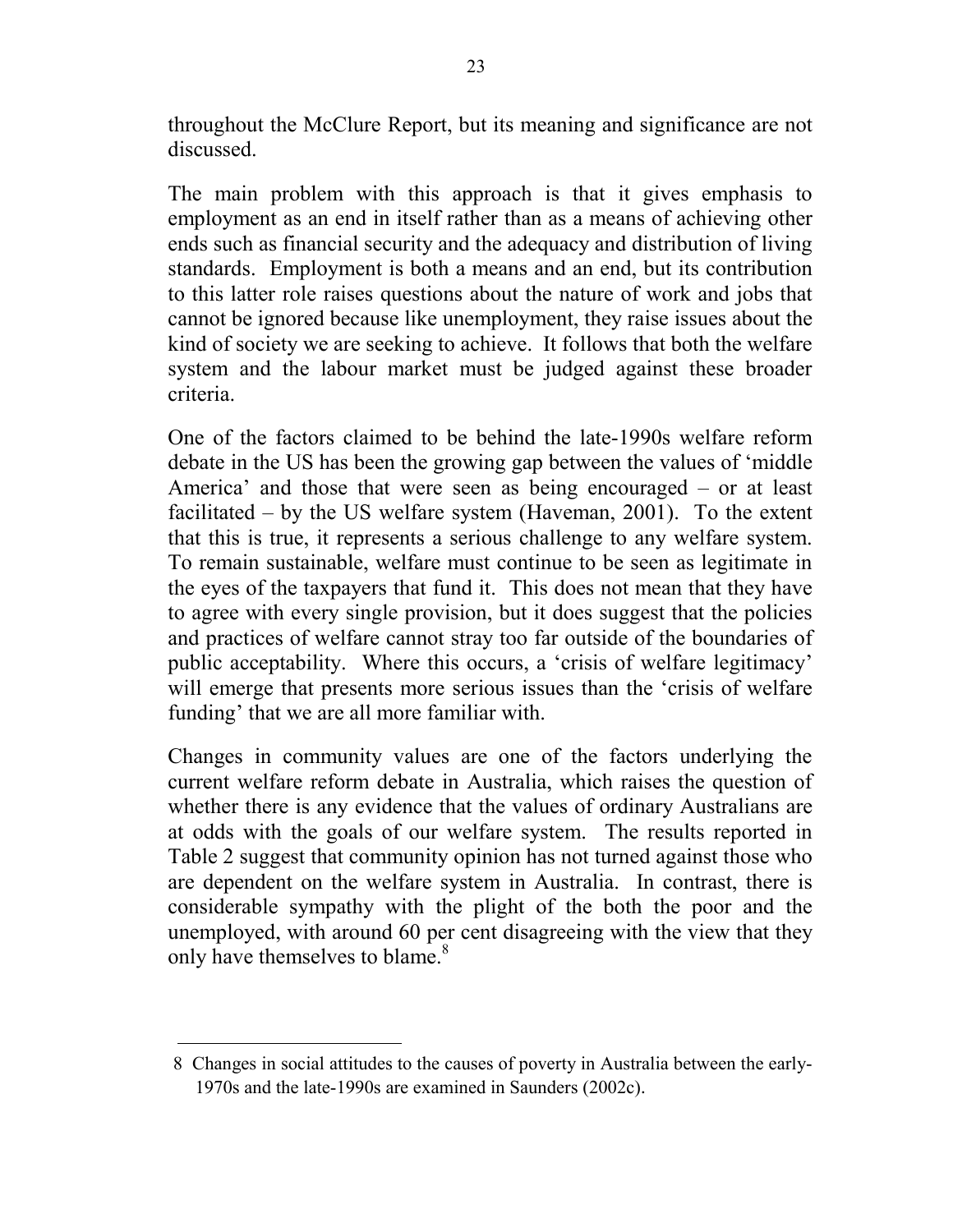| Strongly                                                | Agree | Neither  | Disagree | Strongly | Don't |  |
|---------------------------------------------------------|-------|----------|----------|----------|-------|--|
| agree                                                   |       | agree or |          |          | know  |  |
|                                                         |       | disagree |          |          |       |  |
| Most people who are poor only have themselves to blame  |       |          |          |          |       |  |
| 3.1                                                     | 104   | 23.9     | 43.2     | 17.6     | 1.8   |  |
| People who are unemployed only have themselves to blame |       |          |          |          |       |  |
| 4.0                                                     | 99    | 24 7     | 46.0     | 139      | 1.6   |  |
| Note: Unweighted $n = 2307$ to 2331                     |       |          |          |          |       |  |

**Table 2: Attitudes to the Causes of Poverty and Unemployment in Australia, 1999** 

Ite: Unweighted  $n = 2307$  to 2331 Source: See Saunders, Thomson and Evans (2001)

Table 3 summarises views on how many mutual obligation requirements it is reasonable to impose on the unemployed in return for the receipt of benefit. The question asked listed nine possible requirements, including having to look for work, participate in a 'work for the dole' program, get a haircut and 'smarten up' and move to another town to get work. The Table shows the mean response score (out of a maximum score of 9.0) for different groups of respondents in relation to the requirements for each group of the unemployed. The first point to note is that the overall level of community support for applying mutual obligation requirements to the unemployed varies considerably across different groups, with support strongest for imposing requirements on the young and long-term unemployed, but much weaker for the other groups shown. However, the degree of support does not vary greatly with the characteristics of the respondent, as reflected in their age, labour force status, housing tenure, income, education, experience of unemployment or where people live. Some of the differences shown are statistically significant, but they can hardly be claimed to be socially significant. In other words, these results do not suggest that there is anything like the same divergence of values in Australia as has been described as mobilising the welfare reform movement in the US. There is support in Australia for treating some groups of the unemployed more harshly than others, but there is no apparent difference in the attitudes held by different groups among the population.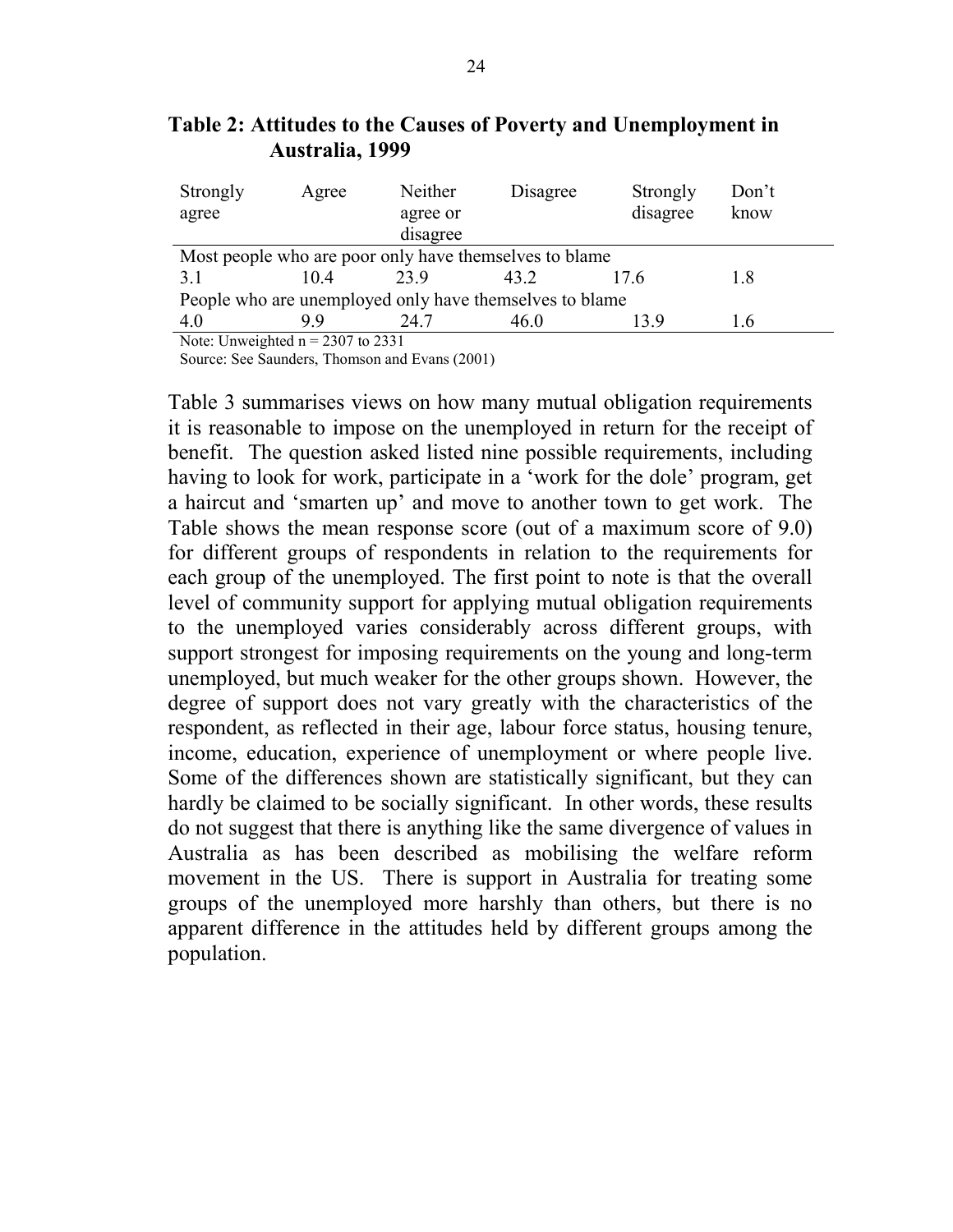|                                           | <b>Unemployment Group</b> |           |            |          |               |  |
|-------------------------------------------|---------------------------|-----------|------------|----------|---------------|--|
|                                           | Young                     | Older     | Long-term  | With     | Affected      |  |
| Respondent                                | (under 25)                | (over 50) | Unemployed | young    | by disability |  |
| Characteristics                           |                           |           |            | children |               |  |
|                                           |                           |           |            | (< 5)    |               |  |
|                                           | Mean scores out of 9:     |           |            |          |               |  |
| Total                                     | 6.9                       | 3.8       | 6.2        | 3.6      | 2.8           |  |
| Age:                                      |                           |           |            |          |               |  |
| 18-24                                     | 6.8                       | 4.1       | 6.9        | 4.0      | 3.6           |  |
| 55-64                                     | 7.1                       | 3.7       | 6.0        | 3.5      | 2.0           |  |
| Labour force status:                      |                           |           |            |          |               |  |
| Employed                                  | 7.0                       | 4.2       | 6.6        | 3.9      | 3.1           |  |
| Unemployed                                | 5.8                       | 3.2       | 5.5        | 2.8      | 2.3           |  |
| Housing tenure:                           |                           |           |            |          |               |  |
| Owner/purchaser                           | 6.9                       | 4.0       | 6.3        | 3.7      | 2.7           |  |
| Public renter                             | 6.6                       | 2.5       | 4.9        | 2.3      | 1.6           |  |
| Gross family income (weekly):             |                           |           |            |          |               |  |
| Less than \$400                           | 6.7                       | 3.2       | 5.5        | 2.9      | 2.0           |  |
| \$400-699                                 | 6.9                       | 3.8       | 6.4        | 3.8      | 2.8           |  |
| \$700-1249                                | 6.9                       | 3.8       | 6.4        | 4.1      | 3.2           |  |
| \$1250 or more                            | 7.1                       | 4.7       | 6.9        | 4.3      | 3.5           |  |
| Level of education:                       |                           |           |            |          |               |  |
| Secondary school                          | 7.0                       | 4.0       | 6.5        | 3.7      | 2.8           |  |
| Bachelor degree                           | 6.6                       | 4.4       | 6.5        | 4.0      | 3.4           |  |
| Family member unemployed in last 3 years? |                           |           |            |          |               |  |
| Yes                                       | 6.7                       | 3.8       | 6.1        | 3.6      | 2.8           |  |
| N <sub>0</sub>                            | 7.0                       | 4.0       | 6.5        | 3.8      | 2.9           |  |
| Major urban                               | 6.7                       | 3.7       | 6.1        | 4.5      | 2.7           |  |
| Rural and remote                          | 7.1                       | 4.1       | 6.4        | 3.9      | 2.9           |  |

#### **Table 3: Support for Mutual Obligation, by Respondent Characteristics**

Note: Unweighted  $n = 2147$  to 2373

Source: See Saunders, Thomson and Evans (2001)

## **6 In Conclusion…**

Unemployment is a bad thing. It is bad for the economy and for society, for unemployed people themselves, for their families and for the communities in which they live. This seems indisputable, despite the relative absence of empirical evidence linking unemployment to poverty and inequality. The new welfare reform agenda, at least the version that has been imported to Australia from the US, puts employment at the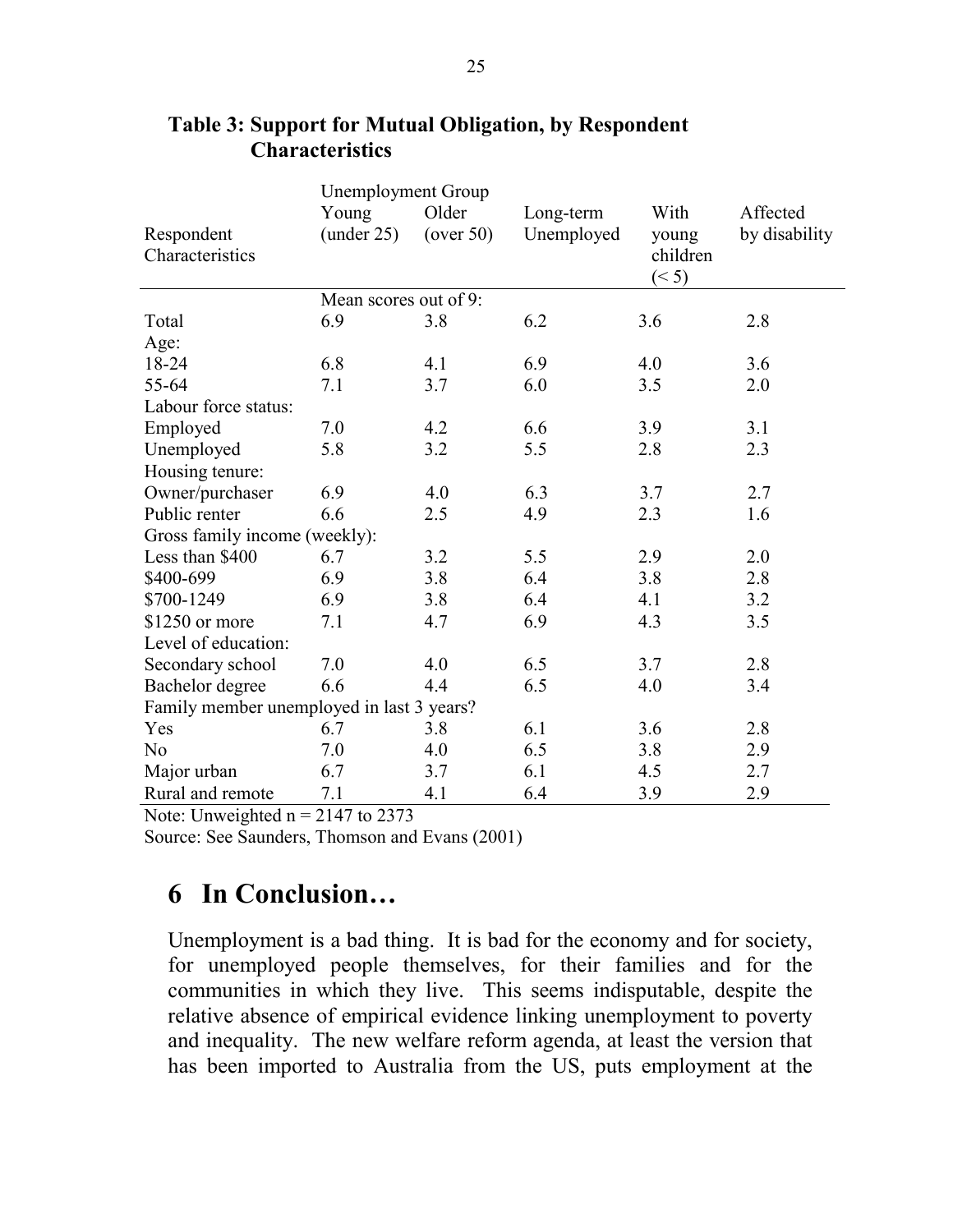centre of the welfare system and denies welfare to those who are not willing to work or to engage in activities that are expected to lead to employment.

While there is merit in this new approach, it fails to address the causes of unemployment and pays insufficient attention to the nature of the jobs being created. Employment is an important outcome of any welfare intervention, but it is not the only outcome by which the welfare system should be judged. The conditions that allowed welfare reform to be pursued so successfully in the US in the 1990s – including a booming economy and a very harsh climate of public opinion towards those on welfare – do not exist in Australia. We can learn from the US experience, but its successes should not blind us to the poverty and inequality that are endemic features of American society. Above all, the damaging direct and indirect effects of unemployment in Australia require an Australian response.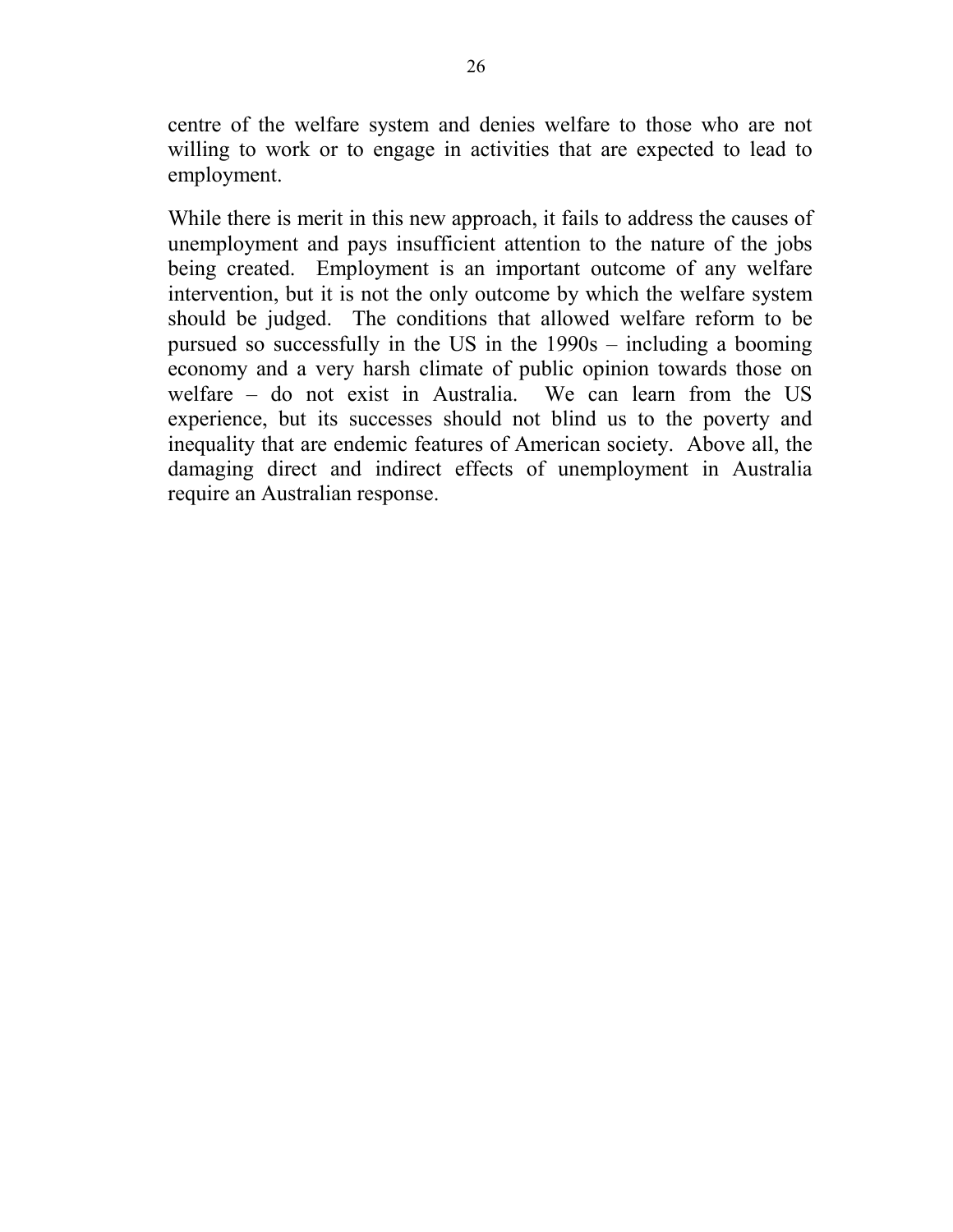#### **References**

- Atkinson, A.B., L. Rainwater, and T. M. Smeeding (1995), *Income Distribution in OECD Countries: The Evidence from the Luxembourg Income Study (LIS)*, OECD, Paris.
- Australian Bureau of Statistics (ABS) (1997), *Survey of Income and Housing Costs Australia: User Guide 1997*, Catalogue No. 6553.0, ABS, Canberra.
- ABS (2002), 'Upgrading household income distribution statistics', in *Australian Economic Indicators, April 2002,* Catalogue No. 1350.0, ABS Canberra, 3-8.
- Borland, J. and S. Kennedy (1998a), 'Dimensions, structure and history of Australian unemployment', in G. Debelle and J. Borland (eds.), *Unemployment and the Labour Market,* Reserve Bank of Australia, Sydney, 68-99.
- Bradbury, B. and M. Jäntti (1999), *Child Poverty across Industrialized Nations,* Innocenti Occasional Paper No. 71, UNICEF, Florence.
- Bryson, l. and I. Winter (2002), 'From job abundance to job scarcity: unemployment, social policy and community life, 1960s-1990s', in P. Saunders, and R. Taylor, (eds.), *The Price of Prosperity. The Economic and Social Costs of Unemployment*, University of New South Wales Press, Sydney, 154-74.
- Debelle, G. and Borland, J. (eds.), (1998) *Unemployment and the Australian Labour Market, Proceedings of a Conference,* Reserve Bank of Australia, Sydney.
- Feather, N. T. (1997), 'Economic deprivation and the psychological impact of unemployment', *Australian Psychologist*, Vol. 32, 37-45.
- Gregory, R. G. and P. Sheehan (1998), 'Poverty and the collapse of full employment', in R. Fincher and J. Niewenhuysen, (eds.), *Australian Poverty: Then and Now,* Melbourne University Press, Melbourne, 103-26.
- Grodner, A. and T.M. Smeeding (2000), 'Changing income inequality in OECD countries: updated results from the Luxembourg Income Study (LIS)', in R. Hauser and I. Becker (eds.), *The Personal Distribution of Income in an International Perspective*, Springer-Verlag, Berlin, 205-24.
- Gruen, F. H. (1982), 'The welfare expenditure debate: economic myths of left and right', *Economic Record,* 58, 207-23.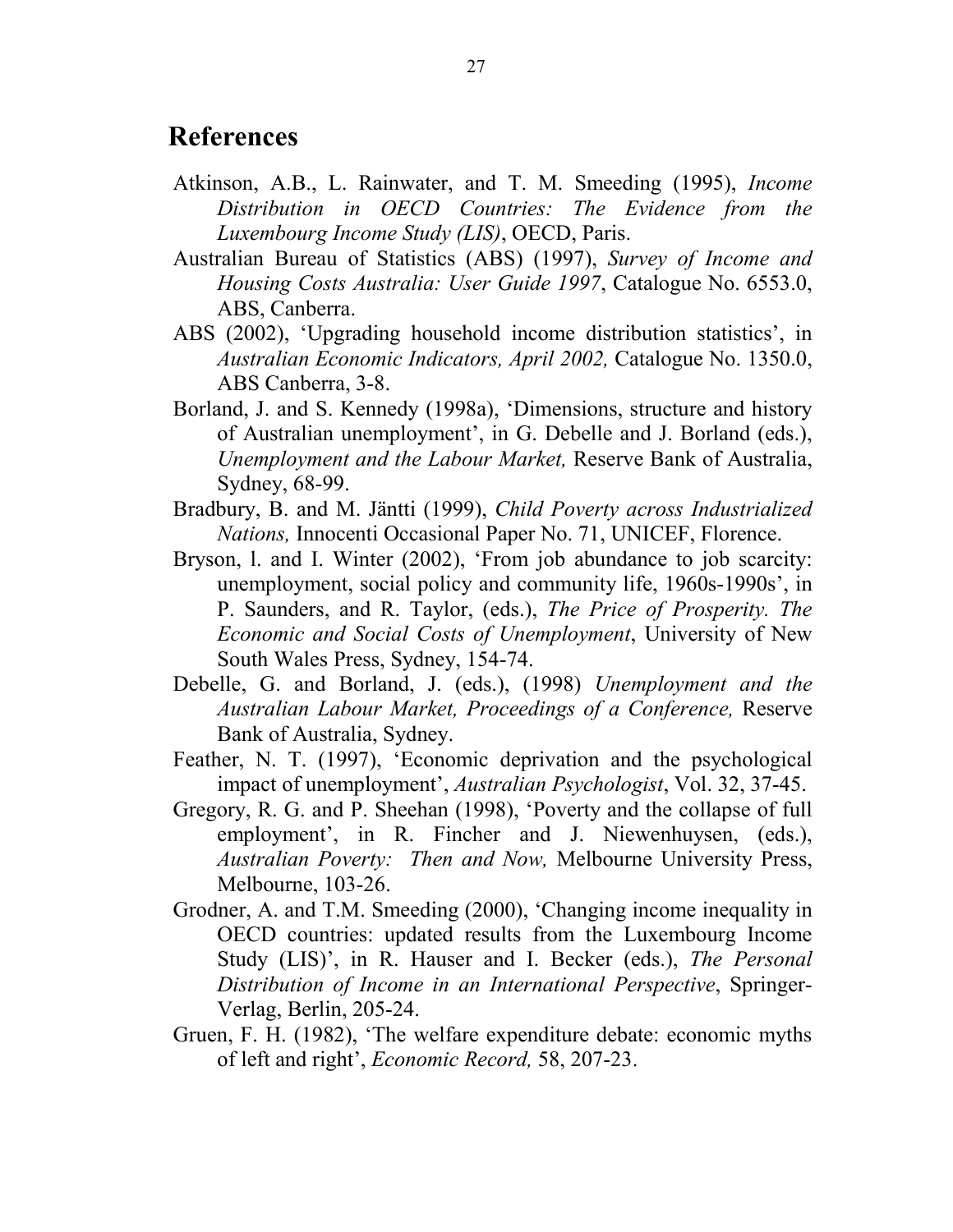- Gruen, F. H. (1989), 'Australia's welfare state: rearguard or avant garde?' in P. Saunders and A. Jamrozik (eds.), *Social Policy for Australia: What Future for the Welfare State?* Reports and Proceedings No. 79, Social Policy Research Centre, University of New South Wales, 33-54.
- Gruen, F. H. (1995), 'The Australian welfare state: neither egalitarian saviour nor economic millstone?', *Economic and Labour Relations Review,* Vol. 6, 125-38.
- Harding, A. and S. Richardson (1998), 'Unemployment and income distribution', in G. Debelle and J. Borland (eds.), *Unemployment and the Labour Market,* Reserve Bank of Australia, Sydney, 139- 64.
- Haveman, R. (2000), 'Poverty and the distribution of economic wellbeing since the 1960s', in G.L Perry and J. Tobin (eds.), *Economic Events, Ideas and Policies: The 1960s and After,* The Brookings Institute, Washington DC.
- Haveman, R. (2001), "Welfare Reform in the US: Objectives, Structure and Potential', *The F. H. Gruen Lecture Series,* Australian National University, 14 March.
- Headey, B. (2002), 'The psychological impact of unemployment', in P. Saunders, and R. Taylor, (eds.), *The Price of Prosperity. The Economic and Social Costs of Unemployment*, University of New South Wales Press, Sydney, 213-25.
- Jäntti, M. and S. Danziger (2000), 'Income poverty in advanced countries', in A. B. Atkinson and F. Bourgignon (eds.), *Handbook of Income Distribution: Volume 1,* Elsevier Science, Amsterdam, 309-78.
- King, A. (1998), 'Income poverty since the early 1970s', in R. Fincher and J. Niewenhuysen, (eds.), *Australian Poverty: Then and Now,*  Melbourne University Press, Melbourne, 71-102.
- Mead, L. (2000), 'Welfare reform and the family: lessons for America', in Peter Saunders (ed.), *Reforming the Australian Welfare State,*  Australian Institute of Family Studies, Melbourne, 44-61.
- Miller, P. (1997), 'The burden of unemployment on family units: an overview', *Australian Economic Review,* Vol. 30, 16-30.
- Mishel, L., J. Bernstein, and J. Schmitt (1999), *The State of Working America, 1998-99,* Cornell University Press, Ithaca.
- Mitchell, D., A. Harding, and F. H. Gruen (1994), 'Targeting welfare', *Economic Record,* 70, 292-340.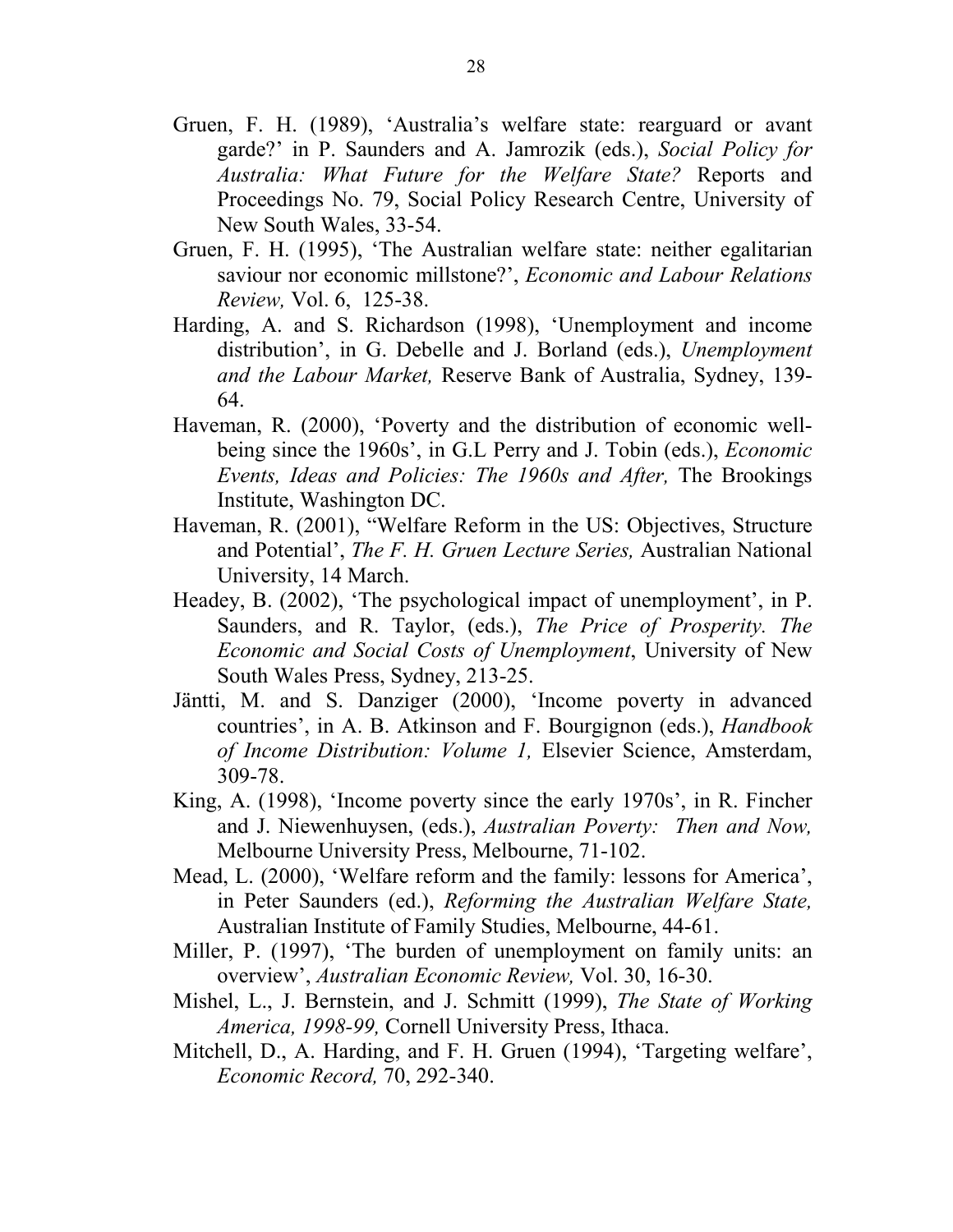OECD (2000), *OECD Economic Outlook, June 2000,* OECD, Paris.

- Reference Group on Welfare Reform (2000), *Participation Support for a More Equitable Society. Full Report,* Department of Family and Community Services, Canberra.
- Richardson, S. (1979), 'Income distribution, poverty and redistributive policies', in F. H. Gruen (ed.) *Surveys of Australian Economics. Volume 2,* George Allen & Unwin, Sydney, 11-62.
- Richardson, S. and A. Harding (1999), 'Poor workers the link between low wages, low family income and the tax and transfer systems', in S. Richardson (ed.), *Reshaping the Labour Market. Regulation Efficiency and Equality in Australia,* Cambridge University Press, Melbourne, 122-58.
- Saunders, P. (1995), 'Improving work incentives in a means-tested welfare system: the 1994 Australian social security reforms, *Fiscal Studies,* Vol. 16, pp.45-70.
- Saunders, P. (2002a), *The Ends and Means of Welfare. Coping with Economic and Social Change in Australia,* Cambridge University Press, Melbourne.
- Saunders, P. (2002b), 'Getting poverty back onto the policy agenda', *Briefing Paper No. 10,* The Smith Family, Sydney.
- Saunders, P. (2002c), 'The deserving poor: changing community views on the causes of poverty', *Australian Social Monitor,* Vol. 5, 34-38.
- Saunders, P. and R. Taylor (eds.) (2002), *The Price of Prosperity. The Economic and Social Costs of Unemployment*, University of New South Wales Press, Sydney.
- Saunders, P., C. Thomson, and C. Evans (2001), 'Social change and economic prosperity: attitudes to growth and welfare', *Just Policy,* No. 23, 4-15.
- Taylor, J. (2002), 'Unemployment and family life', in P. Saunders, and R. Taylor, (eds.), *The Price of Prosperity. The Economic and Social Costs of Unemployment*, University of New South Wales Press, Sydney, 65-85.
- Taylor, R. and S. Morrell (2002), 'The health effects of unemployment', in P. Saunders, and R. Taylor, (eds.), *The Price of Prosperity. The Economic and Social Costs of Unemployment*, University of New South Wales Press, Sydney, 194-212.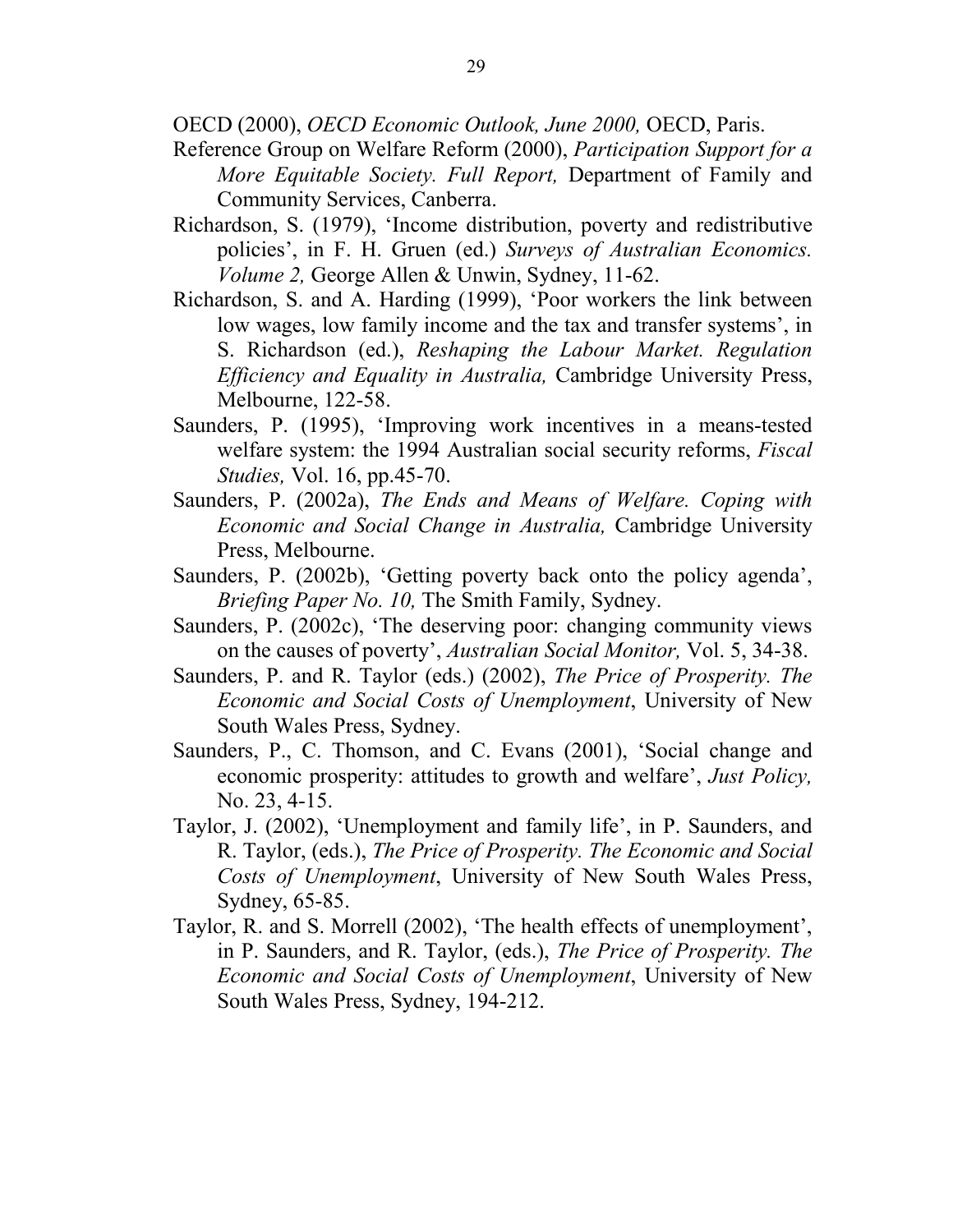- Uusitalo, H. (2000), 'Social policy in deep economic recession and after: the case of Finland', presented to the International Social Security Association Conference on *Social Security in the Global Village,*  Helsinki, September.
- Weatherburn, D. (2002), 'The Impact of unemployment on crime', in P. Saunders, and R. Taylor, (eds.), *The Price of Prosperity. The Economic and Social Costs of Unemployment*, University of New South Wales Press, Sydney, 226-48.
- Webber, M. and S. Weller (2002), 'What happens when you are retrenched From an old declining industry?', in P. Saunders, and R. Taylor, (eds.), *The Price of Prosperity. The Economic and Social Costs of Unemployment*, University of New South Wales Press, Sydney, 134-53.